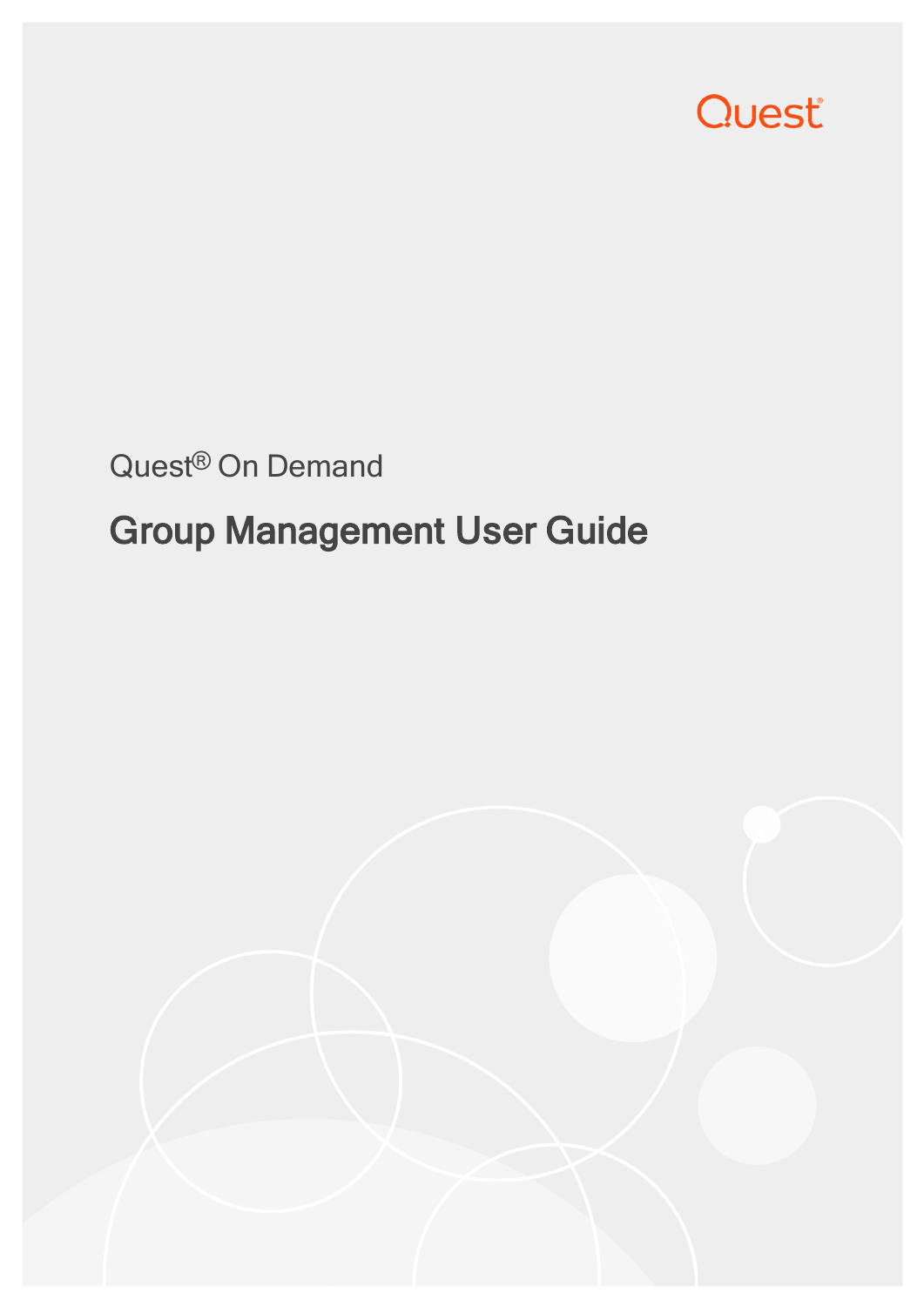### © 2021 Quest Software Inc. ALL RIGHTS RESERVED.

This guide contains proprietary information protected by copyright. The software described in this guide is furnished under a software license or nondisclosure agreement. This software may be used or copied only in accordance with the terms of the applicable agreement. No part of this guide may be reproduced or transmitted in any form or by any means, electronic or mechanical, including photocopying and recording for any purpose other than the purchaser's personal use without the written permission of Quest Software Inc.

The information in this document is provided in connection with Quest Software products. No license, express or implied, by estoppel or otherwise, to any intellectual property right is granted by this document or in connection with the sale of Quest Software products. EXCEPT AS SET FORTH IN THE TERMS AND CONDITIONS AS SPECIFIED IN THE LICENSE AGREEMENT FOR THIS PRODUCT, QUEST SOFTWARE ASSUMES NO LIABILITY WHATSOEVER AND DISCLAIMS ANY EXPRESS, IMPLIED OR STATUTORY WARRANTY RELATING TO ITS PRODUCTS INCLUDING, BUT NOT LIMITED TO, THE IMPLIED WARRANTY OF MERCHANTABILITY, FITNESS FOR A PARTICULAR PURPOSE, OR NON-INFRINGEMENT. IN NO EVENT SHALL QUEST SOFTWARE BE LIABLE FOR ANY DIRECT, INDIRECT, CONSEQUENTIAL, PUNITIVE, SPECIAL OR INCIDENTAL DAMAGES (INCLUDING, WITHOUT LIMITATION, DAMAGES FOR LOSS OF PROFITS, BUSINESS INTERRUPTION OR LOSS OF INFORMATION) ARISING OUT OF THE USE OR INABILITY TO USE THIS DOCUMENT, EVEN IF QUEST SOFTWARE HAS BEEN ADVISED OF THE POSSIBILITY OF SUCH DAMAGES. Quest Software makes no representations or warranties with respect to the accuracy or completeness of the contents of this document and reserves the right to make changes to specifications and product descriptions at any time without notice. Quest Software does not make any commitment to update the information contained in this document.

If you have any questions regarding your potential use of this material, contact:

Quest Software Inc.

Attn: LEGAL Dept

4 Polaris Way

Aliso Viejo, CA 92656

Refer to our Web site ([https://www.quest.com](https://www.quest.com/)) for regional and international office information.

#### Patents

Quest Software is proud of our advanced technology. Patents and pending patents may apply to this product. For the most current information about applicable patents for this product, please visit our website at <https://www.quest.com/legal>.

#### **Trademarks**

Quest, the Quest logo, and Join the Innovation are trademarks and registered trademarks of Quest Software Inc. For a complete list of Quest marks, visit <https://www.quest.com/legal/trademark-information.aspx>. All other trademarks and registered trademarks are property of their respective owners.

#### Legend

- Ţ CAUTION: A CAUTION icon indicates potential damage to hardware or loss of data if instructions are not followed.
- IMPORTANT, NOTE, TIP, MOBILE, or VIDEO: An information icon indicates supporting information. i

On Demand Group Management User Guide Updated - 2021/03/17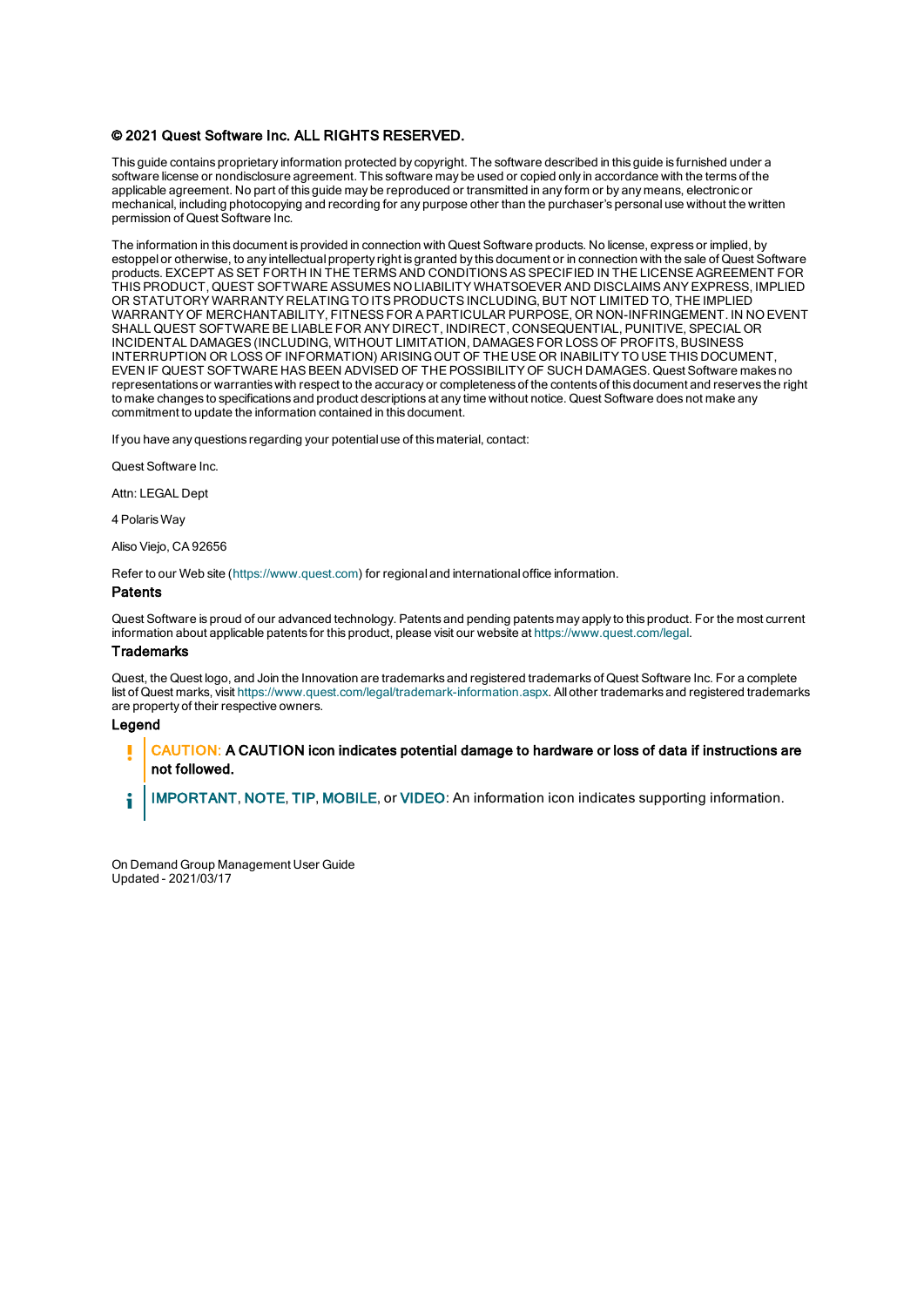## **Contents**

| Working with the admin portal measurement contains the admin portal measurement of the state of the state of the state of the state of the state of the state of the state of the state of the state of the state of the state |  |
|--------------------------------------------------------------------------------------------------------------------------------------------------------------------------------------------------------------------------------|--|
|                                                                                                                                                                                                                                |  |
|                                                                                                                                                                                                                                |  |
|                                                                                                                                                                                                                                |  |
|                                                                                                                                                                                                                                |  |
|                                                                                                                                                                                                                                |  |
| Viewing group change history (and according continuum continuum control and according continuum control of New                                                                                                                 |  |
|                                                                                                                                                                                                                                |  |
|                                                                                                                                                                                                                                |  |
|                                                                                                                                                                                                                                |  |
|                                                                                                                                                                                                                                |  |
|                                                                                                                                                                                                                                |  |
|                                                                                                                                                                                                                                |  |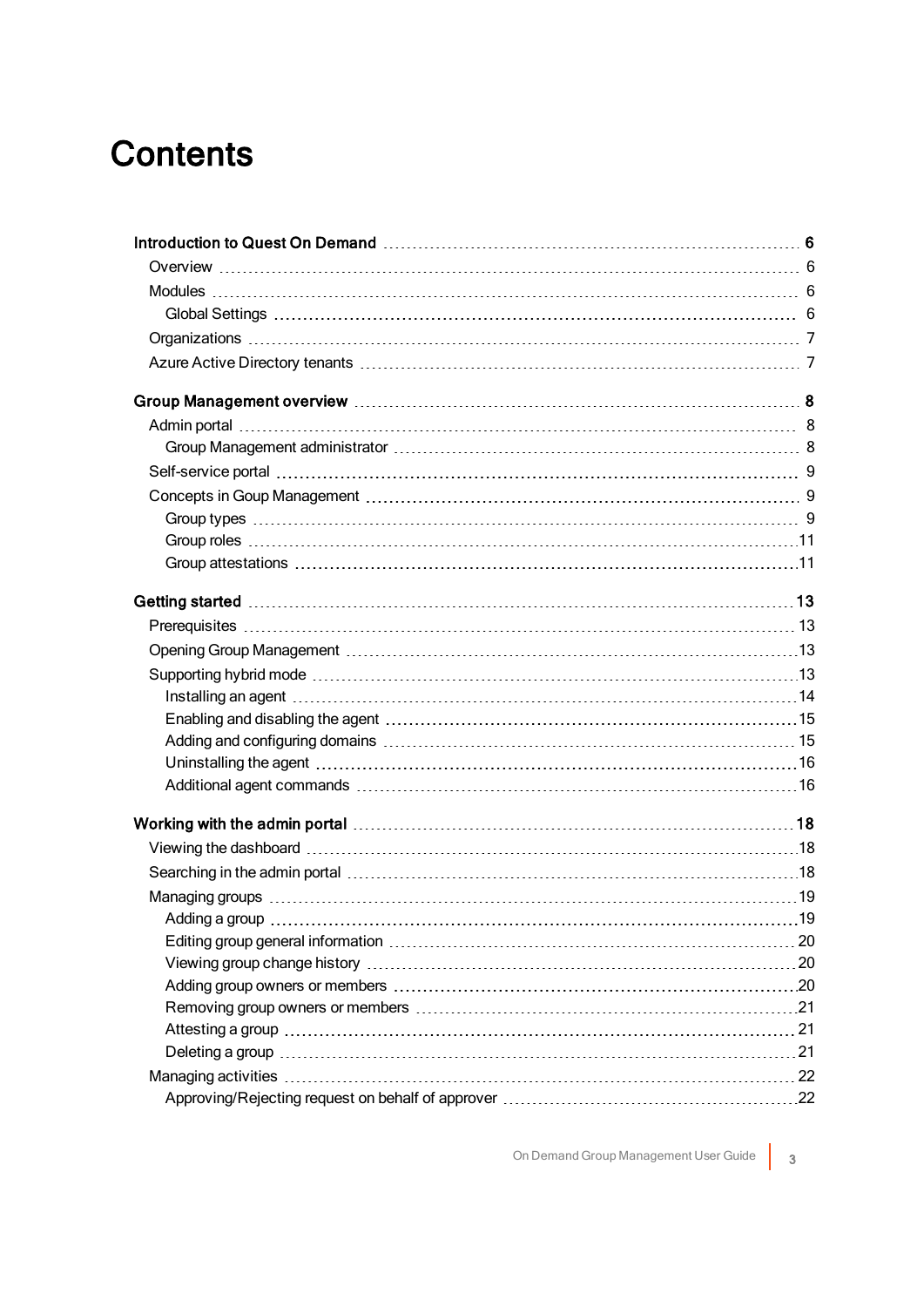| Appendix B: Attribute mappings between on-premises AD and GM 36 |  |
|-----------------------------------------------------------------|--|
|                                                                 |  |
|                                                                 |  |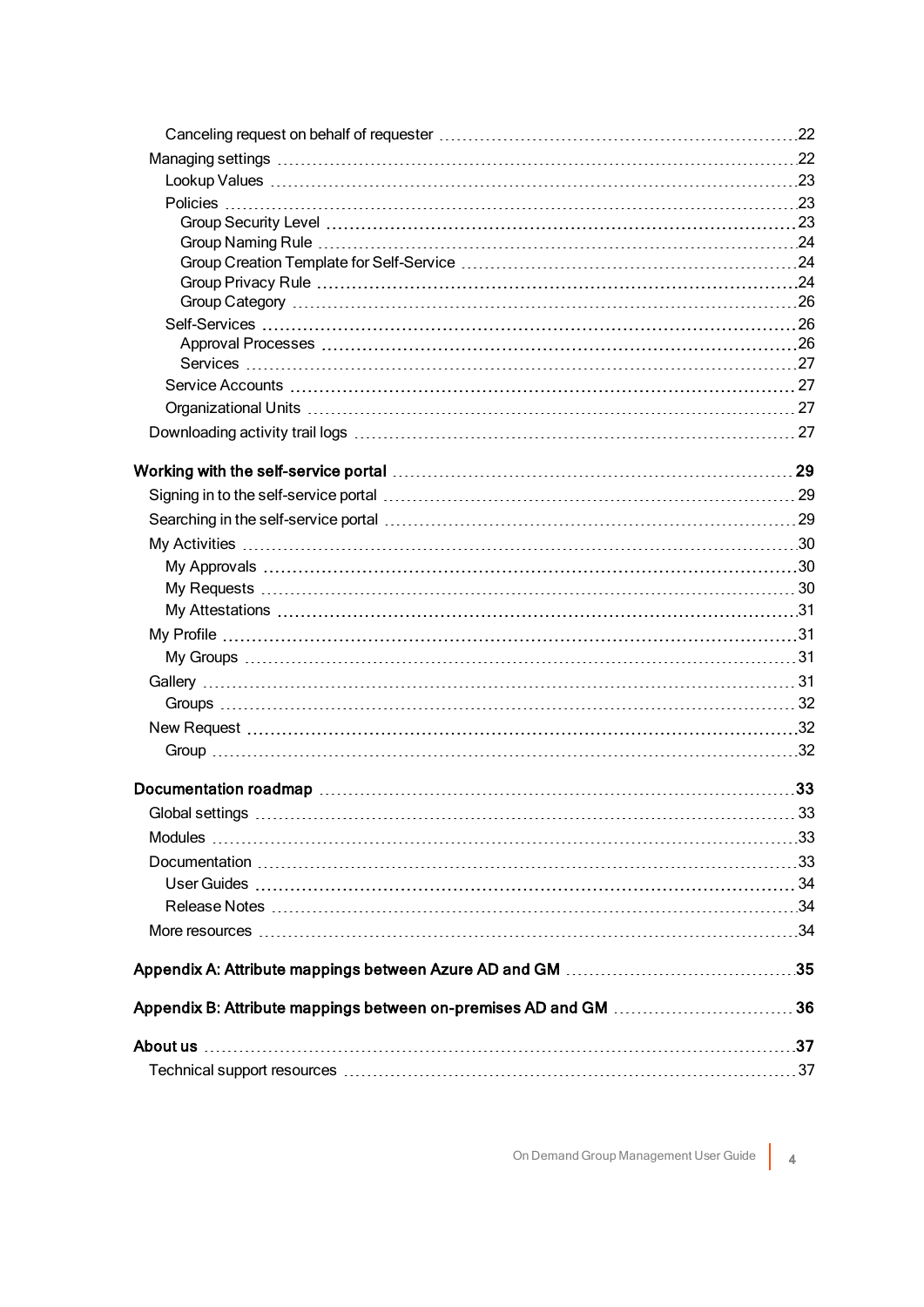| 7122<br>GIG. |  |  |  |
|--------------|--|--|--|
|              |  |  |  |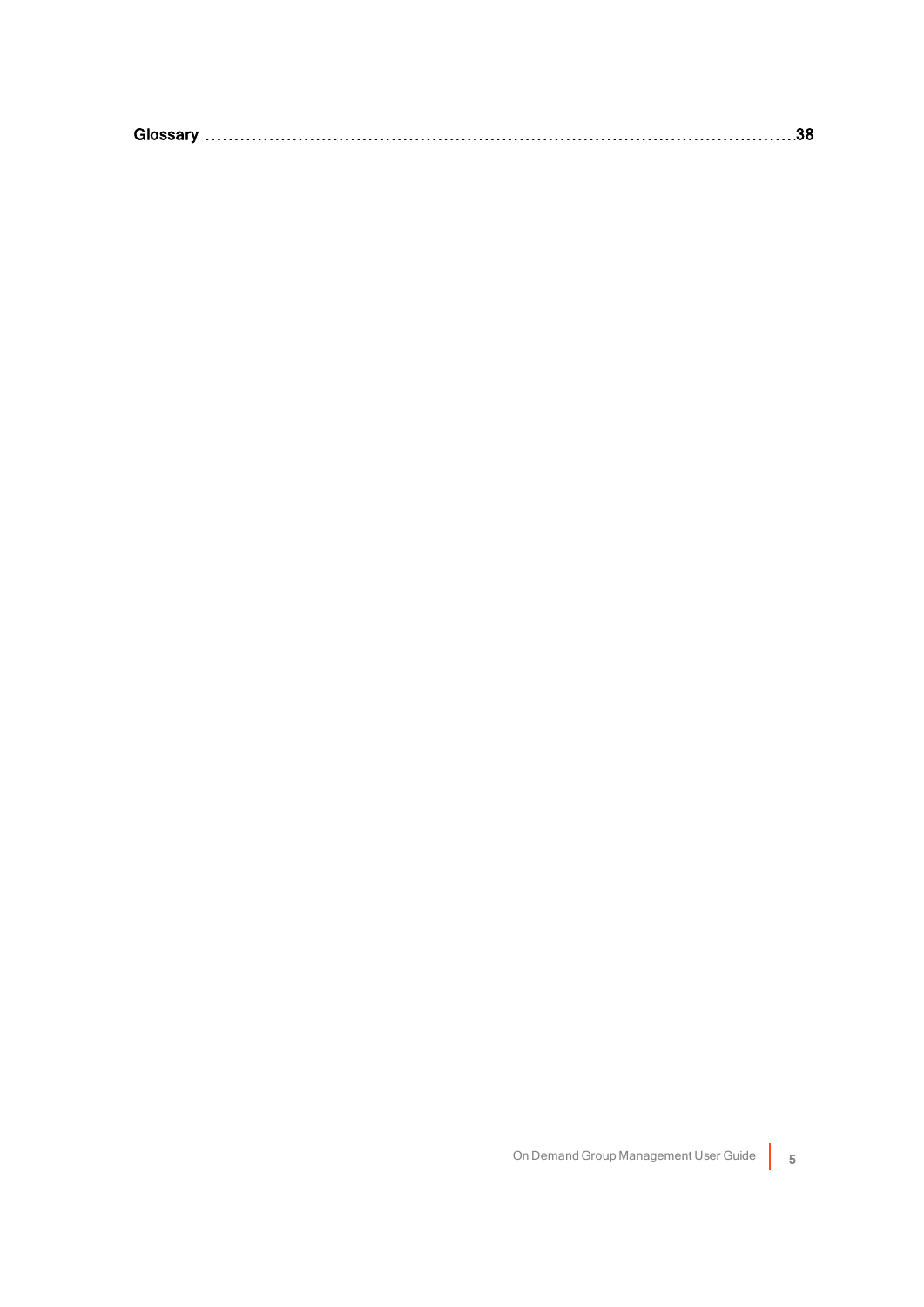# <span id="page-5-0"></span>Introduction to Quest On Demand

# <span id="page-5-1"></span>**Overview**

On Demand is a cloud based management platform, providing access to multiple Quest Software Microsoft management tools through a single interface. Cloud based is a term that refers to applications, services or resources made available to users on demand via the Internet. Quest On Demand is a Software as a Service (SaaS) application where application software is hosted in the cloud and made available to users through [quest-on-demand.com.](http://quest-on-demand.com/)

On Demand management is based on the concepts of organizations, modules, and Azure Active Directory (AD) tenants. When you sign up for the On Demand service, you create an organization. The organization can subscribe to modules. Organization administrators can use the tools provided by the modules to perform administrative actions on Azure AD tenants.

# <span id="page-5-2"></span>Modules

Each management tool is referred to as a module. Currently, the following modules are available:

- Audit
- Group Management
- License Management
- Migration
- Recovery

## <span id="page-5-3"></span>Global Settings

On Demand Global Settings refers to management tools and configuration settings that apply to all On Demand modules. This includes tenant management tasks and downloading audit logs.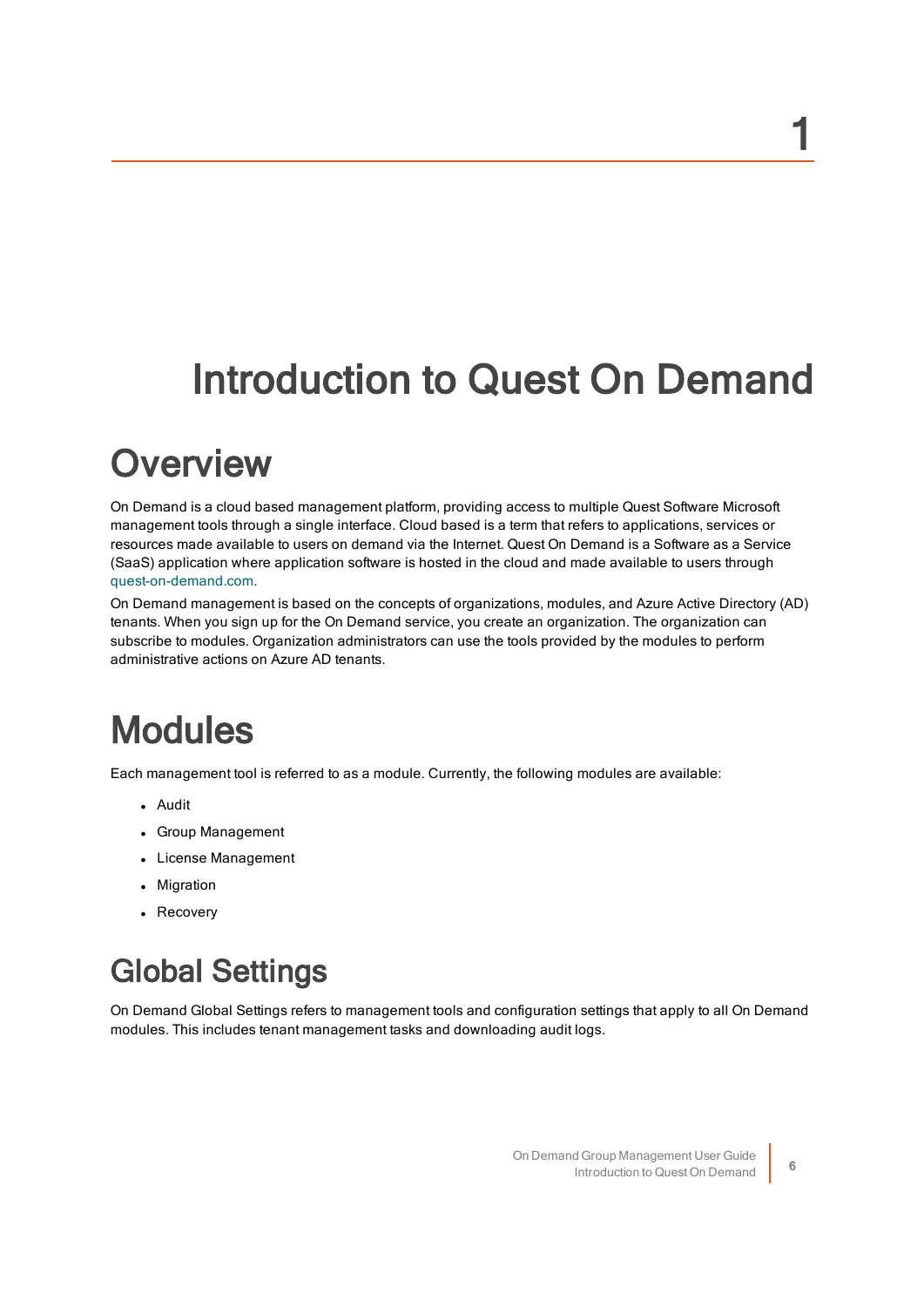# <span id="page-6-0"></span>**Organizations**

On Demand administration is based on organizations. When a user signs up for On Demand, an organization is created.

<span id="page-6-1"></span>You can add users to an organization. To add a user, click Settings in the navigation panel on the left and then click Permissions.

# Azure Active Directory tenants

Microsoft Azure also uses the concept of an organization. An Azure Active Directory (Azure AD) tenant is representative of an organization. It is a dedicated instance of the Azure AD service that an organization receives and owns when it signs up for a Microsoft cloud service such as Azure, Microsoft Intune, or Office 365. Each Azure AD tenant is distinct and separate from other Azure AD tenants.

A tenant houses the users in a company and the information about them - their passwords, user profile data, permissions, and so on. It also contains groups, applications, and other information pertaining to an organization and its security. For more information see this [Microsoft](https://docs.microsoft.com/en-us/azure/active-directory/develop/active-directory-howto-tenant) help page.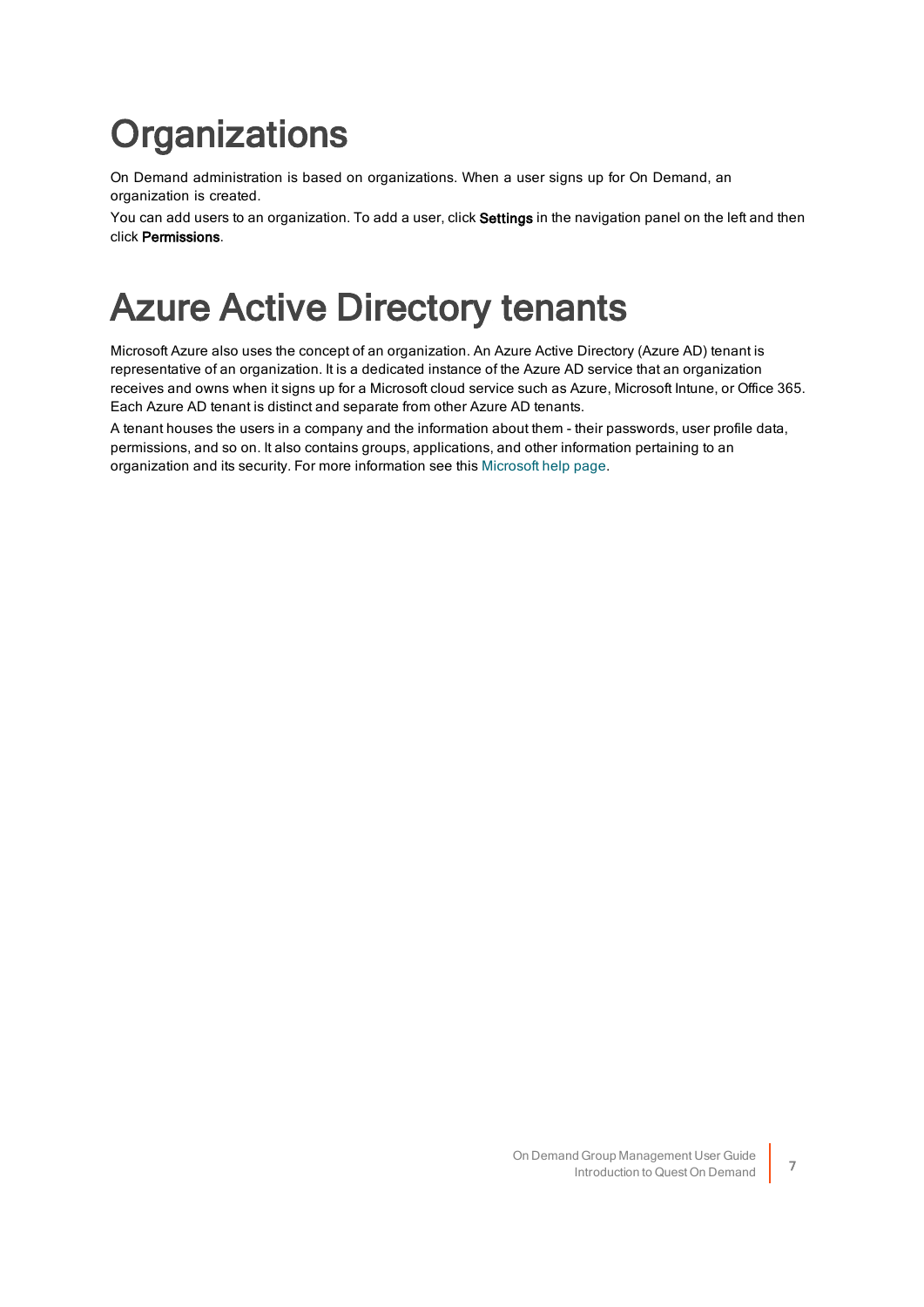# Group Management overview

<span id="page-7-0"></span>On Demand Group Management controls the chaos of managing Azure Active Directory (AD), Office 365, and on-premises groups with group creation policies for naming, attestation, expiration, quantity limits, and more. The Group Management module safely empowers users with self-service group creation, management, and group membership reporting.

The Group Management module is part of Quest On Demand. It consists of the following parts:

- [Admin](#page-7-1) portal
- <span id="page-7-1"></span>• [Self-service](#page-8-0) portal

# Admin portal

Group Management allows you to manage all your groups from Azure AD and connected on-premises directories in one place. The admin portal serves as a control center where the Group [Management](#page-7-2) [administrator](#page-7-2) can manage groups, configure group policies, define approval process for self-services, and so on. It also provides a dashboard displaying various group statistics and operational data.

<span id="page-7-2"></span>For more information about working with the admin portal, see [Working](#page-17-0) with the admin portal.

## Group Management administrator

The Group Management administrator is an administrative role in the Group Management module with the following permissions:

- Configure and manage the Group Management module
- Approve, reject, or cancel a request

The role can be assigned to one or more users by the Access Control interface on the On Demand Home site. For more information, refer to On [Demand](https://support.quest.com/technical-documents/on-demand-global-settings/current/user-guide/) Global Settings User Guide.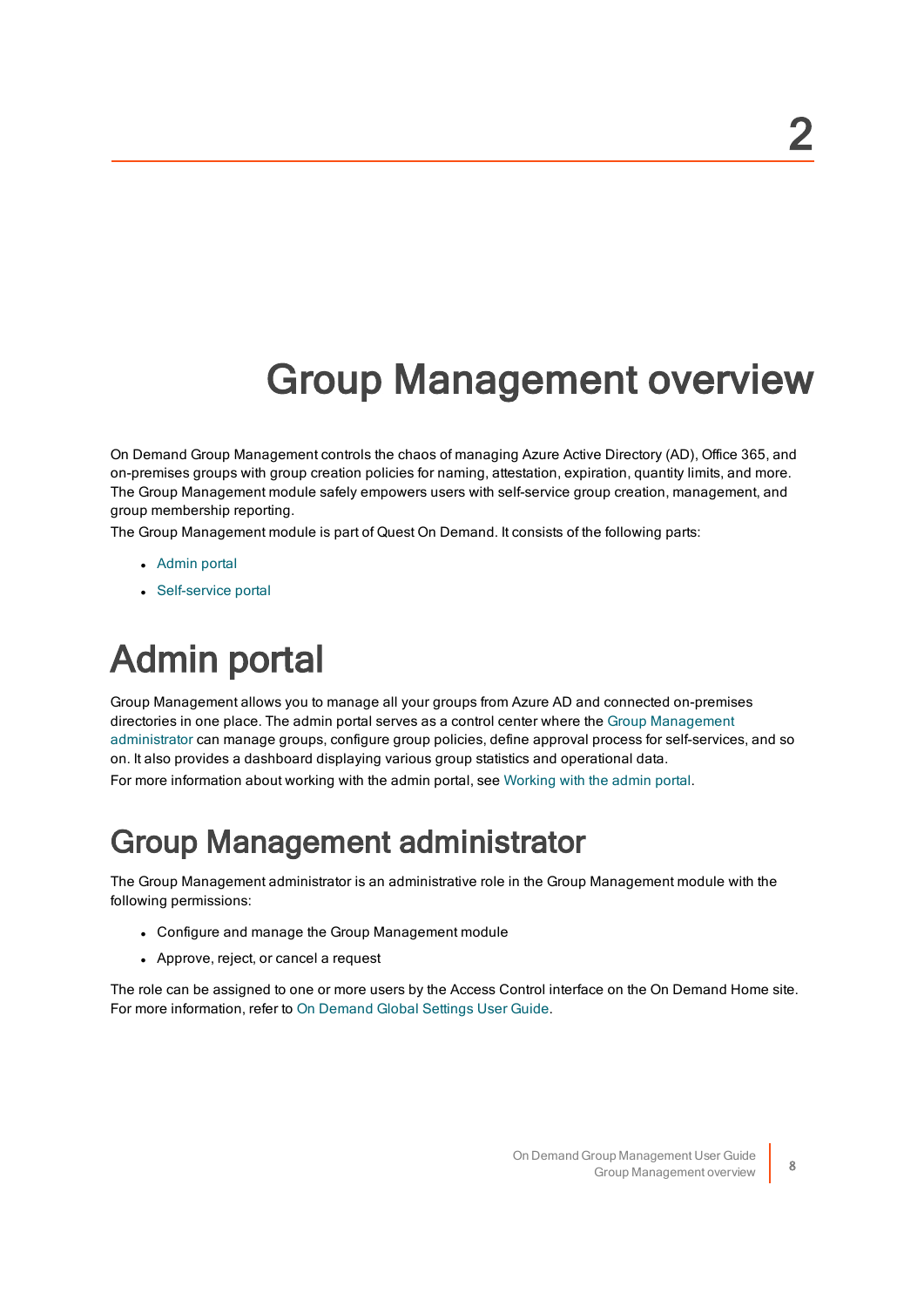# <span id="page-8-0"></span>Self-service portal

Group Management enables users to manage groups on a self-service basis. Users can submit various requests in the self-service portal. This includes:

- Create, join, leave, attest, and delete groups
- Manage group owners and members

Group Management automatically completes a user request once the request is approved. The flow chart below shows the request handling process. For more information about working with the self-service portal, see Working with the [self-service](#page-28-0) portal.

### Figure 1: Request handling process



# <span id="page-8-1"></span>Concepts in Goup Management

It is a good idea to understand the following concepts before working with Group Management:

- [Group](#page-8-2) types
- [Group](#page-10-0) roles
- **.** Group [attestations](#page-10-1)

## <span id="page-8-2"></span>Group types

Group Management supports the following types of groups:

- Office 365 group
- Security group and mail-enabled security group in Azure AD and on-premises AD
- Distribution list in Azure AD and on-premises AD
- Mail-enabled distribution list in on-premises AD

These groups are divided into the following types by their AD Connect attribute in Group Management:

#### Table 1: Group types in Group Management

| <b>AD Connect Attribute</b> | Description                                            |
|-----------------------------|--------------------------------------------------------|
| Cloud Only                  | Groups created in Azure tenant                         |
| Enabled                     | Groups synced from connected directory to Azure tenant |
| Disabled                    | Groups created in connected directory                  |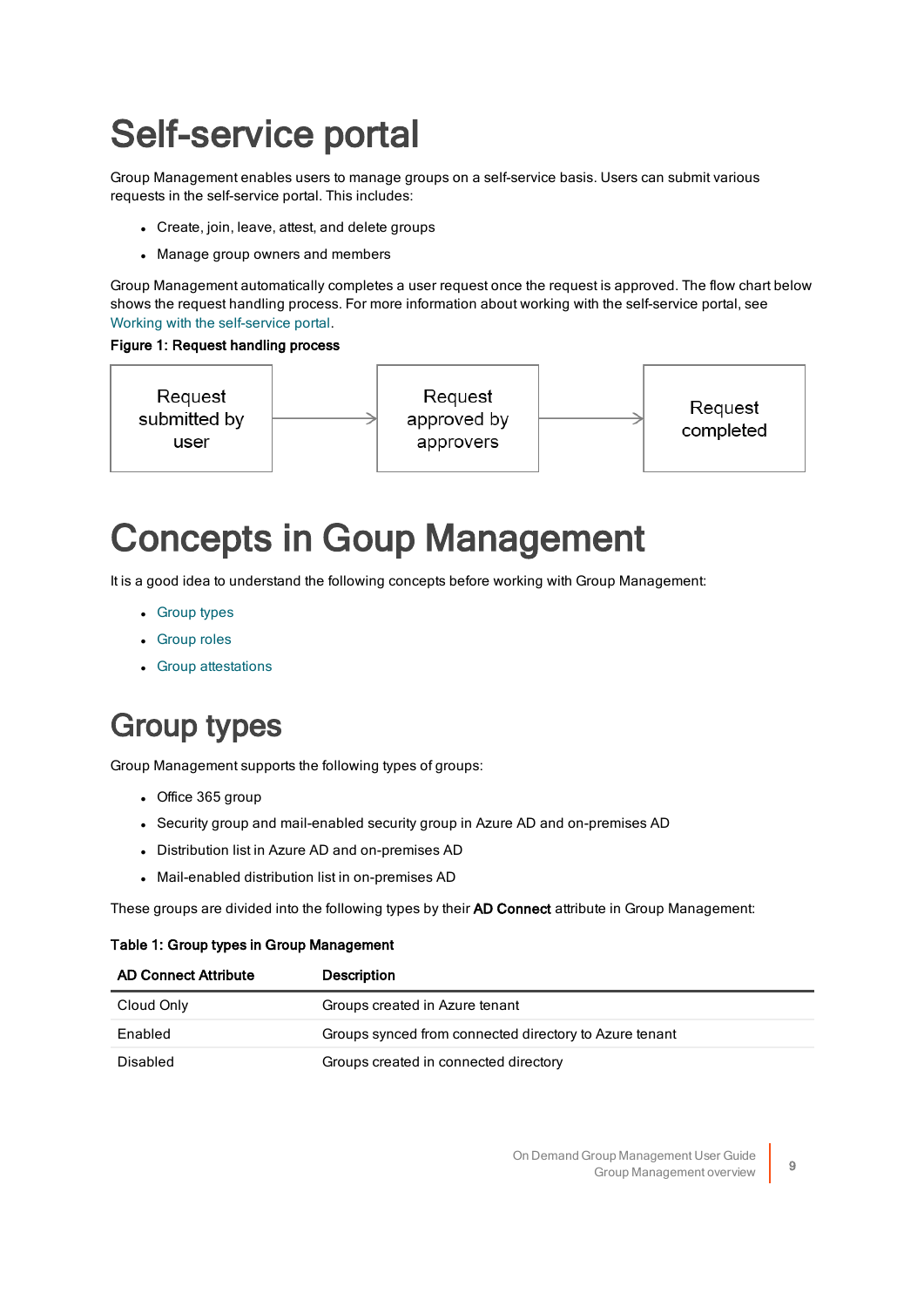The tables below show the supported operations for each group type in Group Management:

| Operation                | Office 365 | <b>Mail-Enabled Security Group</b> | <b>Security Group</b> | <b>Distribution List</b> |
|--------------------------|------------|------------------------------------|-----------------------|--------------------------|
| View group               | Yes        | Yes                                | Yes                   | Yes                      |
| Create group             | Yes        | Yes                                | Yes                   | Yes                      |
| Edit general information | Yes        | Partial <sup>[1]</sup>             | Yes                   | Partial <sup>[1]</sup>   |
| Edit ownership           | Yes        | Yes                                | Yes                   | Yes                      |
| Edit membership          | Yes        | Yes                                | Yes                   | Yes                      |
| Auto-attestation         | Yes        | Yes                                | Yes                   | Yes                      |
| Delete group             | Yes        | Yes                                | Yes                   | Yes                      |

### Table 2: Supported operations for 'Cloud Only' groups

[1]: Editing the Description field is not supported yet.

### Table 3: Supported operations for 'Enabled' groups

| Operation                   | <b>Mail-Enabled Security</b><br>Group | <b>Security</b><br>Group | <b>Mail-Enabled Distribution</b><br>List | <b>Distribution</b><br>List |
|-----------------------------|---------------------------------------|--------------------------|------------------------------------------|-----------------------------|
| View group                  | Yes                                   | Yes                      | Yes                                      | Yes                         |
| Create group                | Yes                                   | Yes                      | Yes                                      | Yes                         |
| Edit general<br>information | Partial <sup>[1]</sup>                | Partial <sup>[1]</sup>   | Partial <sup>[1]</sup>                   | Partial <sup>[1]</sup>      |
| Edit ownership              | Yes                                   | Yes                      | Yes                                      | Yes                         |
| Edit membership             | Yes                                   | Yes                      | Yes                                      | Yes                         |
| Auto-attestation            | Yes                                   | Yes                      | Yes                                      | Yes                         |
| Delete group                | Yes                                   | Yes                      | Yes                                      | Yes                         |

[1]: Editing the Description field is not supported yet.

### Table 4: Supported operations for 'Disabled' groups

| Operation                   | <b>Mail-Enabled Security</b><br>Group | <b>Security</b><br>Group | <b>Mail-Enabled Distribution</b><br>List | <b>Distribution</b><br>List |
|-----------------------------|---------------------------------------|--------------------------|------------------------------------------|-----------------------------|
| View group                  | <b>Yes</b>                            | Yes                      | Yes                                      | Yes                         |
| Create group                | <b>Yes</b>                            | Yes                      | Yes                                      | Yes                         |
| Edit general<br>information | Partial <sup>[1]</sup>                | Partial <sup>[1]</sup>   | Partial <sup>[1]</sup>                   | Partial <sup>[1]</sup>      |
| Edit ownership              | Yes                                   | Yes                      | Yes                                      | Yes                         |
| Edit membership             | <b>Yes</b>                            | Yes                      | Yes                                      | Yes                         |
| Auto-attestation            | <b>Yes</b>                            | Yes                      | Yes                                      | Yes                         |
| Delete group                | Yes                                   | Yes                      | Yes                                      | Yes                         |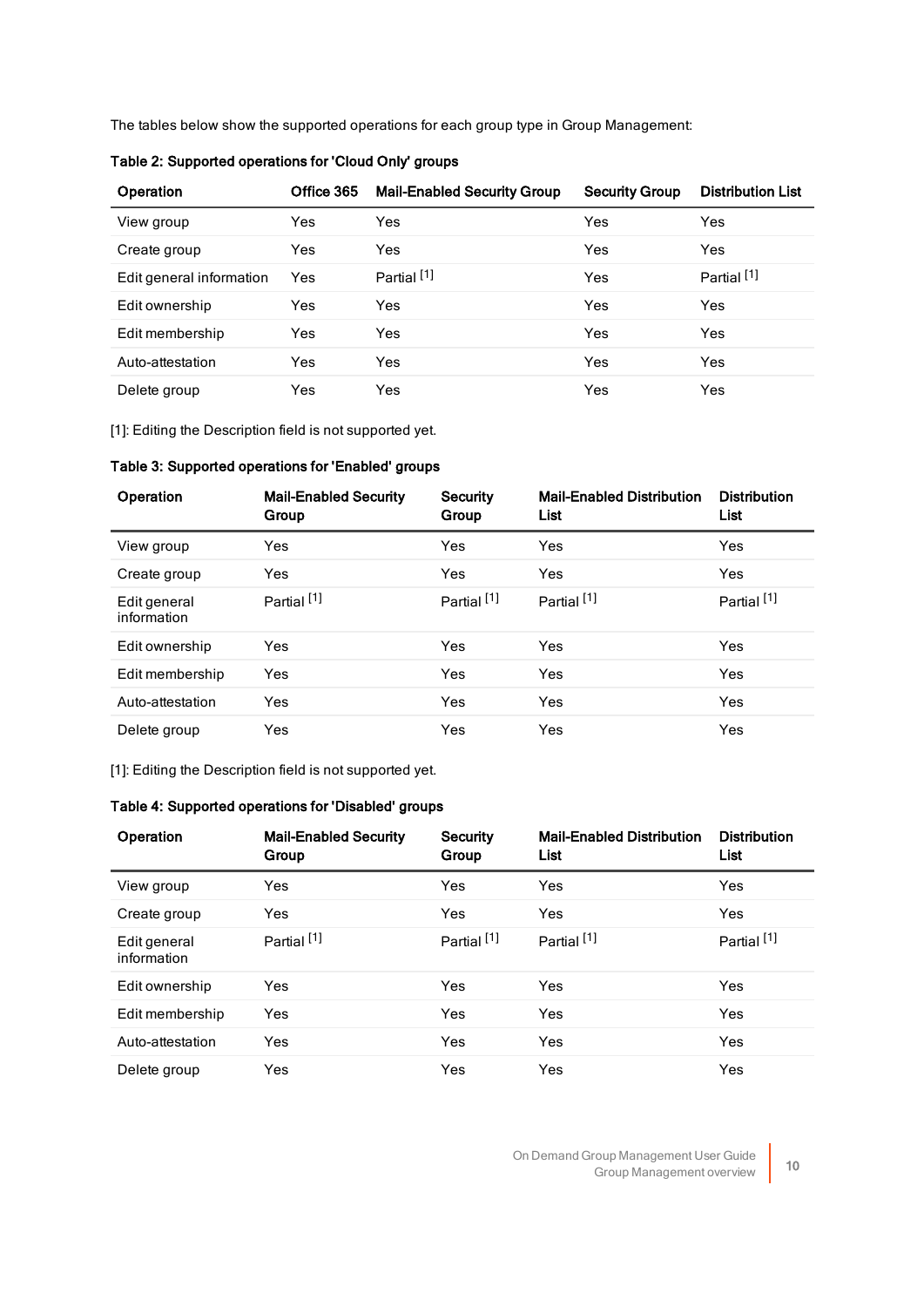<span id="page-10-0"></span>[1]: Editing the Description field is not supported yet.

## Group roles

Group roles in Group Management include Owner and Member. Group owners can manage their group via [Self-Services](#page-25-1) in the self-service portal. This includes:

- Manage group owners and members
- Create group attestations
- Delete group
- <span id="page-10-1"></span>í NOTE: Only one owner is allowed for groups of some types. For more information, see [Group](#page-8-2) types.

## Group attestations

The flow chart below shows the group attestation processes in Group Management.

#### Figure 2: Group attestation processes



Group Management provides the following group attestations that enable group owners and members to review and confirm their membership:

- Attestation for group owners: Each group owner receives a reguest to confirm if they still want to keep the group.
	- The attestation process completes as long as one owner selects to keep the group and confirms the membership.
	- . If all the owners select to delete the group, the group will be automatically deleted.
	- . If no owner responds to the request before the due date, the group will be automatically deleted.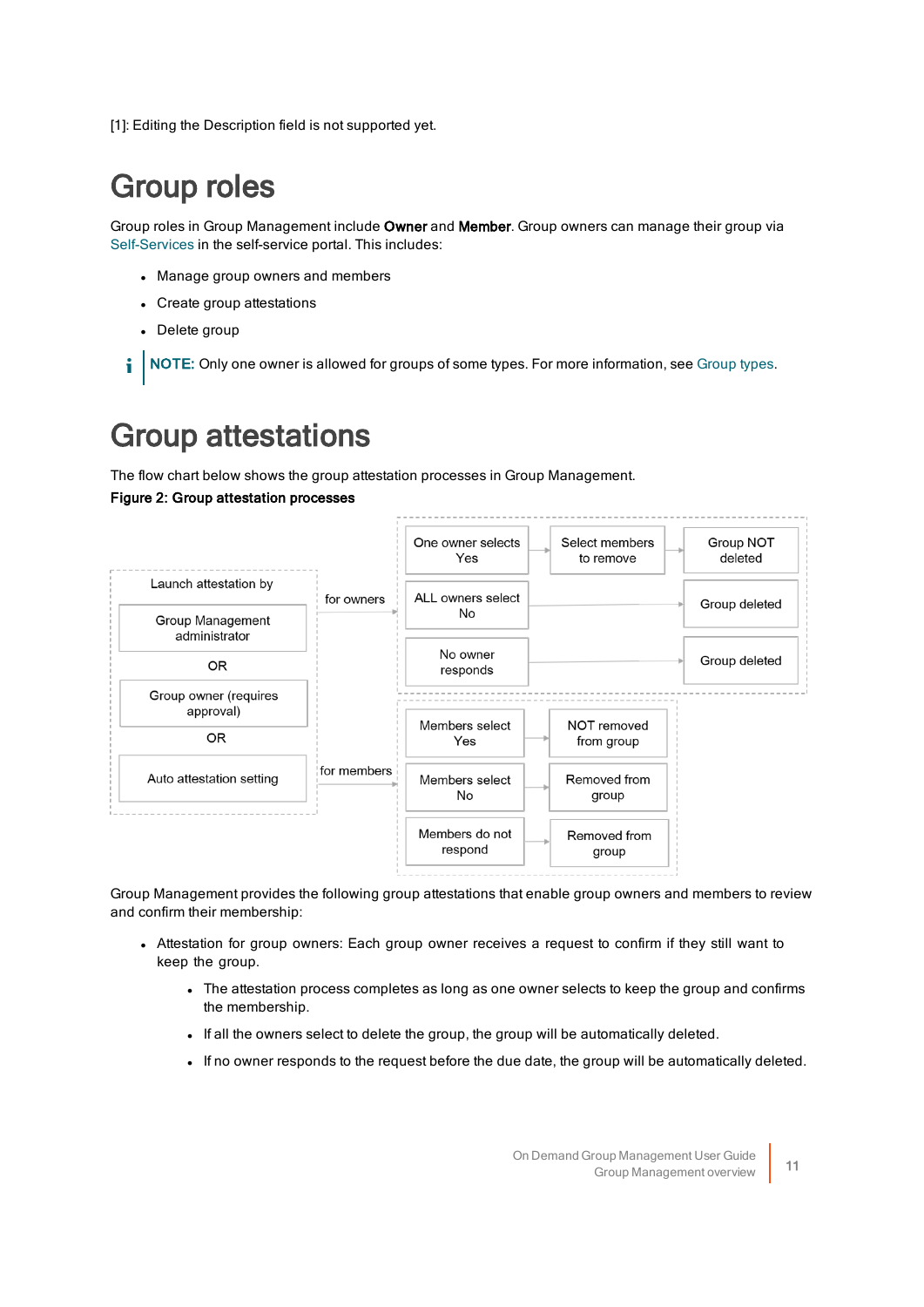- Attestation for group members: Each group member receives a request to confirm if they still want to stay in the group.
	- The members who select to stay in the group will not be removed.
	- The members who select to leave the group will be automatically removed.
	- . The members who do not respond to the request before the due date will be automatically removed.

A group attestation process can be launched by the following methods:

- A Group Management administrator can create a group attestation in the admin portal.
- A group owner can submit a request to attest the group in the self-service portal. This needs approval before the attestation is launched.
- . The group setting Automatic Attestation triggers the process periodically.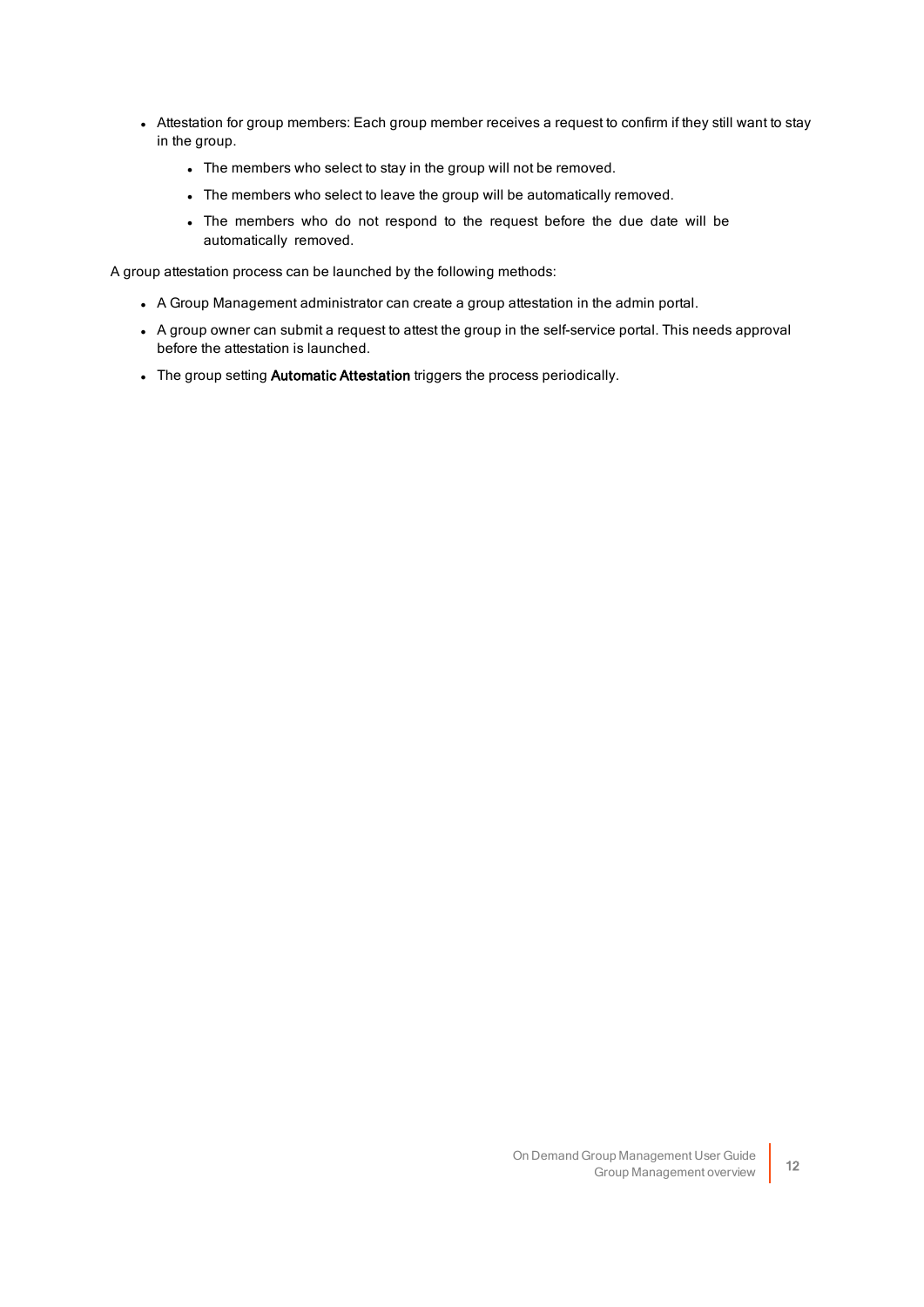# Getting started

- <span id="page-12-0"></span>• [Prerequisites](#page-12-1)
- Opening Group [Management](#page-12-2)
- <span id="page-12-1"></span>• [Supporting](#page-12-3) hybrid mode

# **Prerequisites**

The following prerequisites must be met before you enter the Group Management module:

- 1. Your tenant must have been added to On Demand.
- 2. The tenant admin consent must have been granted to the Group Management module.

<span id="page-12-2"></span>For more information about adding a tenant and granting admin consent, refer to On [Demand](https://support.quest.com/technical-documents/on-demand-global-settings/current/user-guide/) Global Settings User [Guide.](https://support.quest.com/technical-documents/on-demand-global-settings/current/user-guide/)

# Opening Group Management

To open the Group Management module, click Group Management in the side navigation panel. The Group Management dashboard page is displayed on the right. For more information about the dashboard, see Viewing the [dashboard](#page-17-1).

TIP: If you have multiple tenants managed by Group Management, you can click the filter icon at the top right of the page to switch tenants.

# <span id="page-12-3"></span>Supporting hybrid mode

Group Management supports tenants in hybrid mode to manage your on-premises groups. The flow chart below shows the process of enabling hybrid mode in Group Management.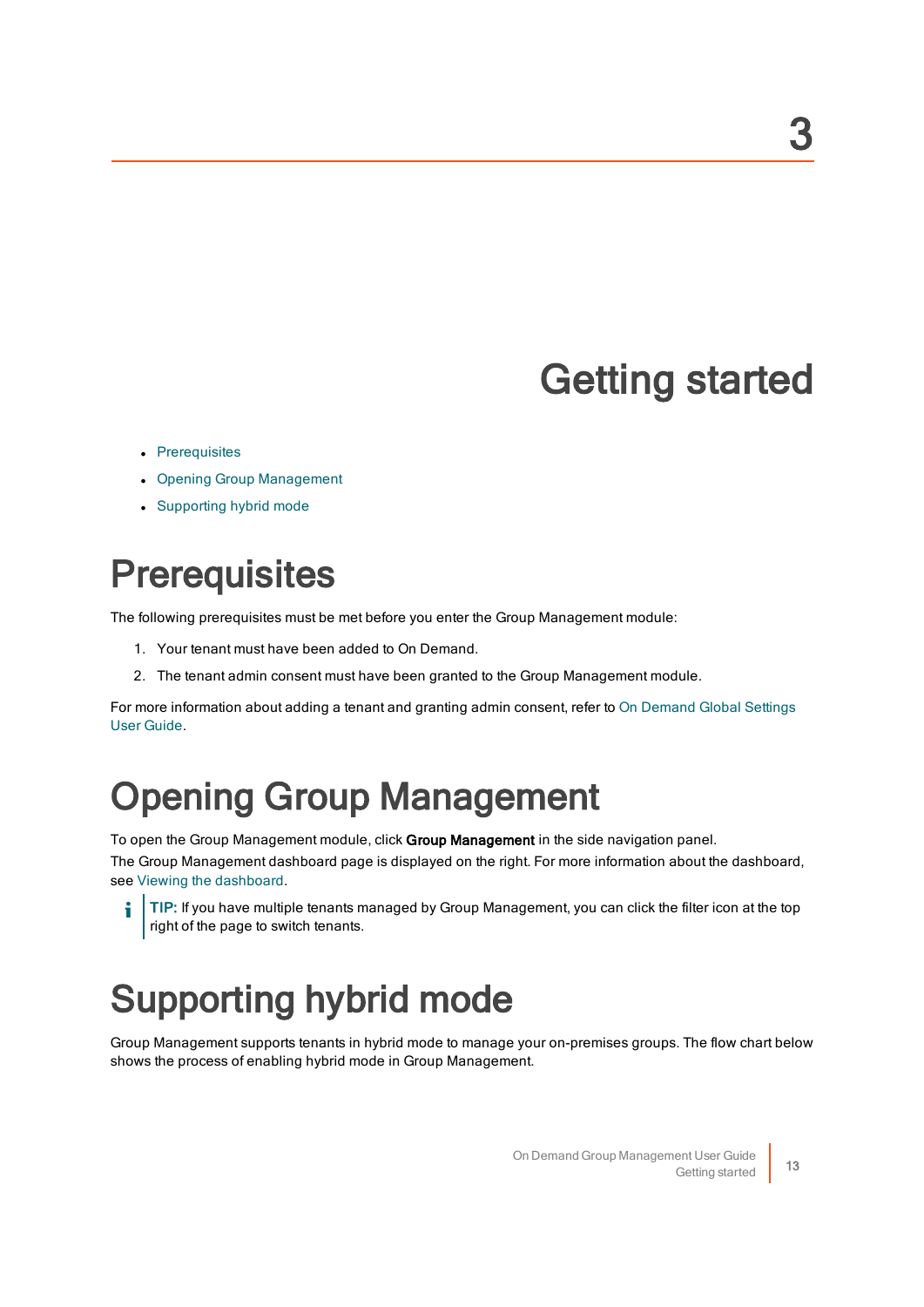### Figure 3: Enabling hybrid mode



A local agent is required to query and perform management actions on on-premises groups. Agents run as a service on a machine in the local network. The machine must have sufficient privileges to perform the actions required. You must install the agent on the local machine.

This section contains information on installing and configuring an agent. For information about configuring default OU, see [Organizational](#page-26-2) Units.

- $\cdot$  [Installing](#page-13-0) an agent
- Enabling and [disabling](#page-14-0) the agent
- Adding and [configuring](#page-14-1) domains
- [Uninstalling](#page-15-0) the agent
- <span id="page-13-0"></span>• Additional agent [commands](#page-15-1)

### Installing an agent

- 1. On your local machine, create a folder to store the agent install file and installation key.
- 2. In the On Demand navigation panel, click Settings.
- 3. In the main panel menu bar, click AGENTS.
- 4. Under Download Agent, click Download and save the file in the folder you created. If your browser automatically saves the file in a default folder, locate the file and copy it into the folder you created.
- 5. Go to the folder you created and extract the contents of the zip file into the folder. An Agent folder is created.

NOTE: The installer must be extracted to a folder before you launch it. f.

6. Return to the On Demand Settings > AGENTS page and under Generate Installation Key, click Generate and save the generated file in the Agent folder. If your browser automatically saves the file in a default folder, locate the installation key file and copy it into the Agent folder.

NOTE: If you do not copy the key file into the Agent folder, you will be prompted for the path to the file during the installation.

7. In the Agent folder, double click Setup.exe. A console window opens.

> NOTE: Before the installation, make sure the file bin\OPGMService.exe in the Agent folder is i unblocked (File Properties > General > Security > Unblock), otherwise the installation will fail.

- 8. In the console window, you are prompted to confirm the installation. Type  $\gamma$  and press **Enter.**
- 9. In the console window, you are prompted to confirm the installation. Type y and press Enter.
- 10. You are prompted to enter the Agent name. Press Enter to accept the default or type a name and press Enter.

The agent is installed and the console window closes.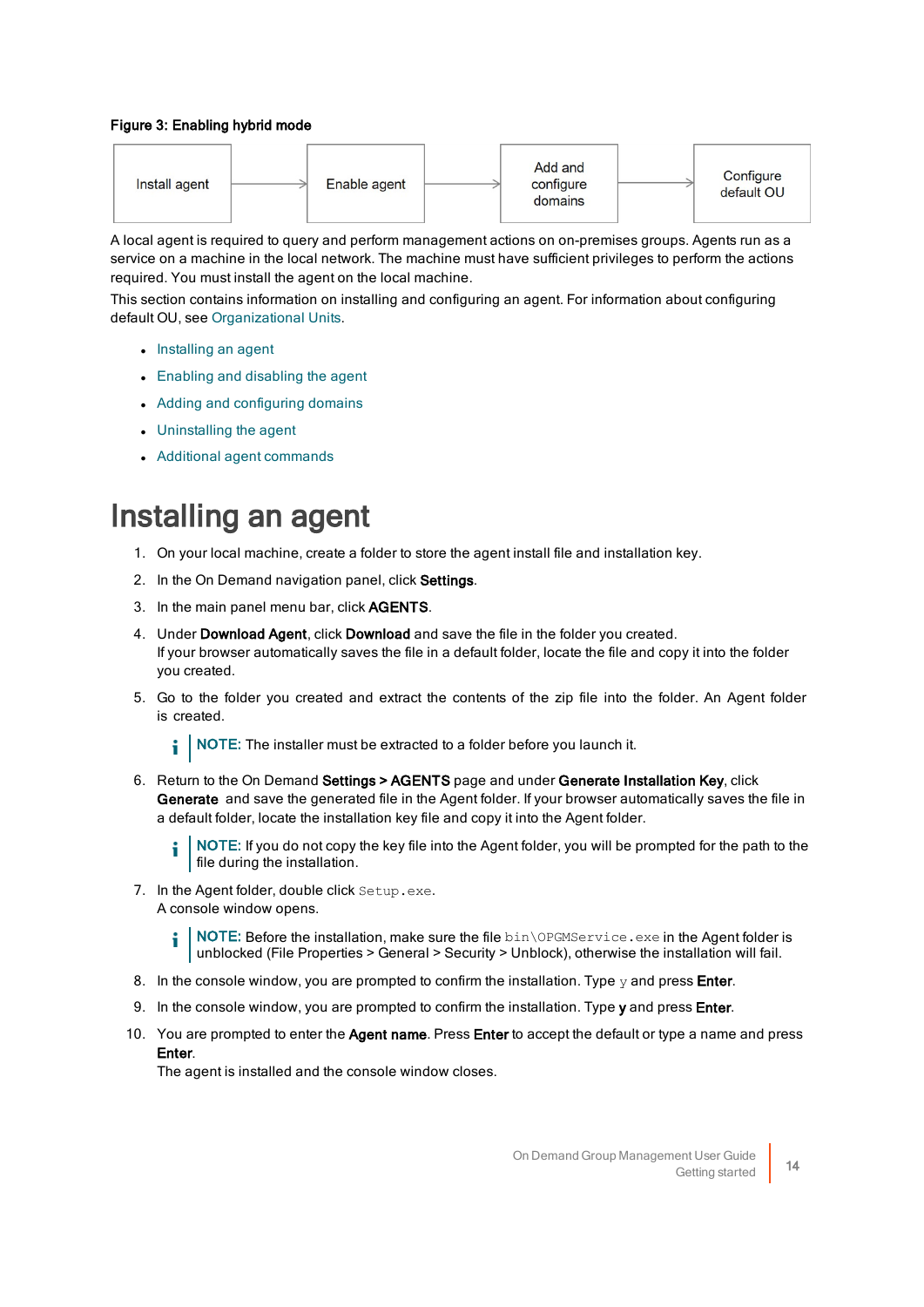- 11. Return to the On Demand Settings > AGENTS page and click Refresh. In the Modules pane, the agent name is listed under the Group Management module.
- <span id="page-14-0"></span>12. Click on the agent name to display the Agent Information.

## Enabling and disabling the agent

If an agent is enabled, it is returned in a request for available agents within the organization. For example, a service may request an agent for domain xyz.corp in organization A. The agent management service looks for all enabled agents that support domain  $xyz$ , corp for organization A. Any agents that have been disabled are ignored. If the agent has been disabled, it is not used.

### To enable or disable an agent

- 1. In the On Demand navigation panel, click Settings.
- 2. In the main panel menu bar, click AGENTS.
- 3. In the Modules panel, select the agent under the Group Management module.
- 4. The Enabled / Disabled toggle is at the top right of the Agent Information fields.
- 5. Click on the toggle to change the state of the agent.
- NOTE: You can start and stop the agent from a console window. See Additional agent [commands.](#page-15-1) i l

## <span id="page-14-1"></span>Adding and configuring domains

You must add your on-premises Active Directory domains to the domain list of the agent, and provide required authentication information. The agent validates the domain name when it is added. For example, if you add domain xyz.corp and it does not exist or cannot be connected to, you receive an error.

The agent must be enabled and online to add a domain name to the list. Check the Enabled and Online icons at the top right of the Agent Information fields.

### To add and configure a domain

- 1. In the On Demand navigation panel, click Settings.
- 2. In the main panel menu bar, click AGENTS.
- 3. In the Modules panel, select the tenant under the Group Management module.
- 4. The Domains field is below the Agent Information. Enter the domain name in the text box and click Add Domain.

If the operation is successful, the domain is added to the domain list.

- 5. Click CONFIGURE on the domain you added.
- 6. In the Domain Authentication section, provide an account with the following permissions:
	- Read users
	- Read/Edit groups, group owners, and group members
	- Delete groups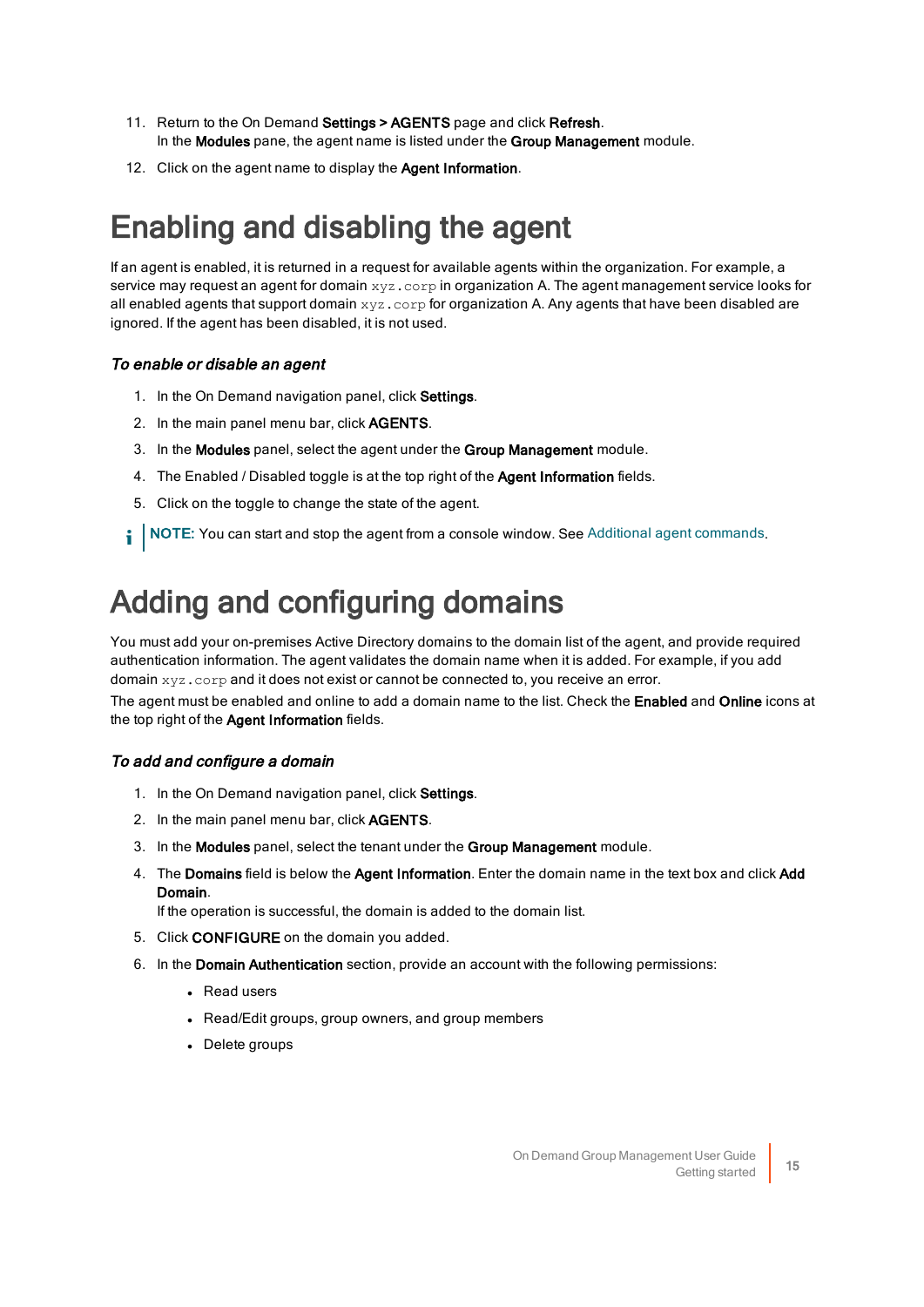- 7. (Optional) In the Exchange Authentication section, provide the on-premises Exchange server URL (in the format: http://<ExchangeServer>/powershell) and Exchange admin credentials. If the account you provided in step 6 is also an Exchange admin, select the check box Use Domain Authentication Credentials instead of entering the credentials.
	- NOTE: This step is only required for managing on-premises mail-enabled security groups and f. distribution lists.
- <span id="page-15-0"></span>8. Click SAVE.

## Uninstalling the agent

### **Prerequisites**

You must know the location of the agent setup.exe file. See [Installing](#page-13-0) an agent

### To uninstall an agent

- 1. Open a console window and navigate to the folder where the agent setup.exe file is located.
- 2. Type setup.exe uninstall and press Enter.
- <span id="page-15-1"></span>3. You are prompted to confirm the uninstall. Type  $y$  and press **Enter**.

## Additional agent commands

The following commands and switches can be used from the Windows console command line. To use a command or switch, you must first navigate to the folder where the agent setup.exe file is located or provide the path to the file as part of the command syntax.

Prefix each command or switch with setup.exe. For example setup.exe install.

| <b>Type</b> | <b>Syntax</b> | <b>Description</b>                                |
|-------------|---------------|---------------------------------------------------|
| Command     | install       | Installs the agent.                               |
|             | or            |                                                   |
|             | i             |                                                   |
| Command     | uninstall     | Uninstalls the agent.                             |
|             | or            |                                                   |
|             | u             |                                                   |
| Switch      | -q            | Do not ask for install or uninstall confirmation. |
| Switch      | -keyfile      | The full path to the agent installation key file. |
|             | or            |                                                   |
|             | $-kf$         |                                                   |
| Switch      | -key          | A string representation of the installation key.  |
| Switch      | $-name$       | The name of the agent.                            |

### Table 5: Agent commands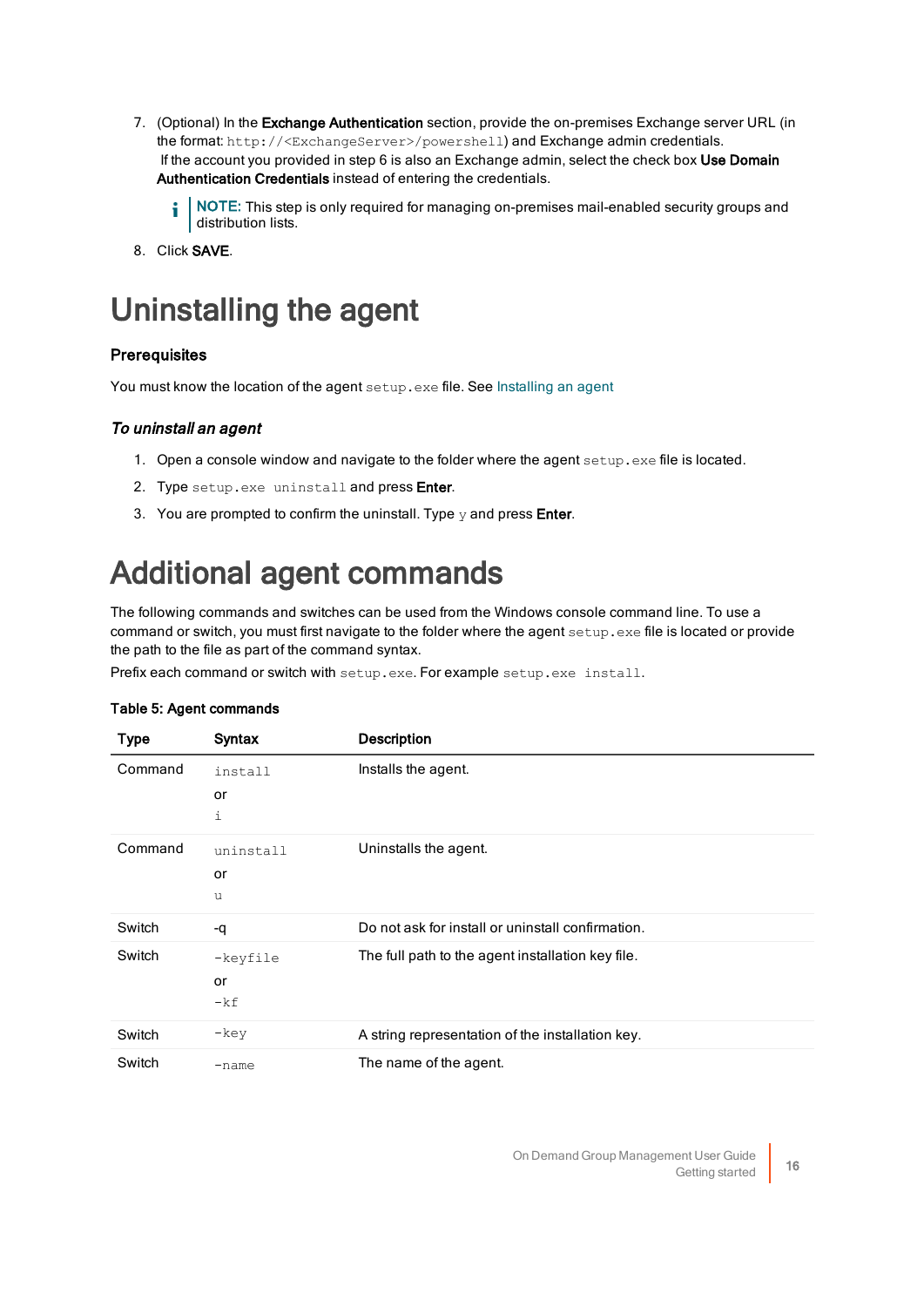| Type    | <b>Syntax</b> | <b>Description</b>                                              |
|---------|---------------|-----------------------------------------------------------------|
|         | or            |                                                                 |
|         | $-n$          |                                                                 |
| Switch  | -user         | The username to run the Windows service under.                  |
| Switch  | -password     | The password for the username of the Windows service account.   |
| Command | start         | Starts the agent.                                               |
| Command | stop          | Stops the agent.                                                |
| Command | restart       | Restarts the agent.                                             |
| Command | status        | Gets the status of the agent. Status can be Running or Stopped. |
| Switch  | $-h$          | Displays the help screen.                                       |
|         | or            |                                                                 |
|         | -?            |                                                                 |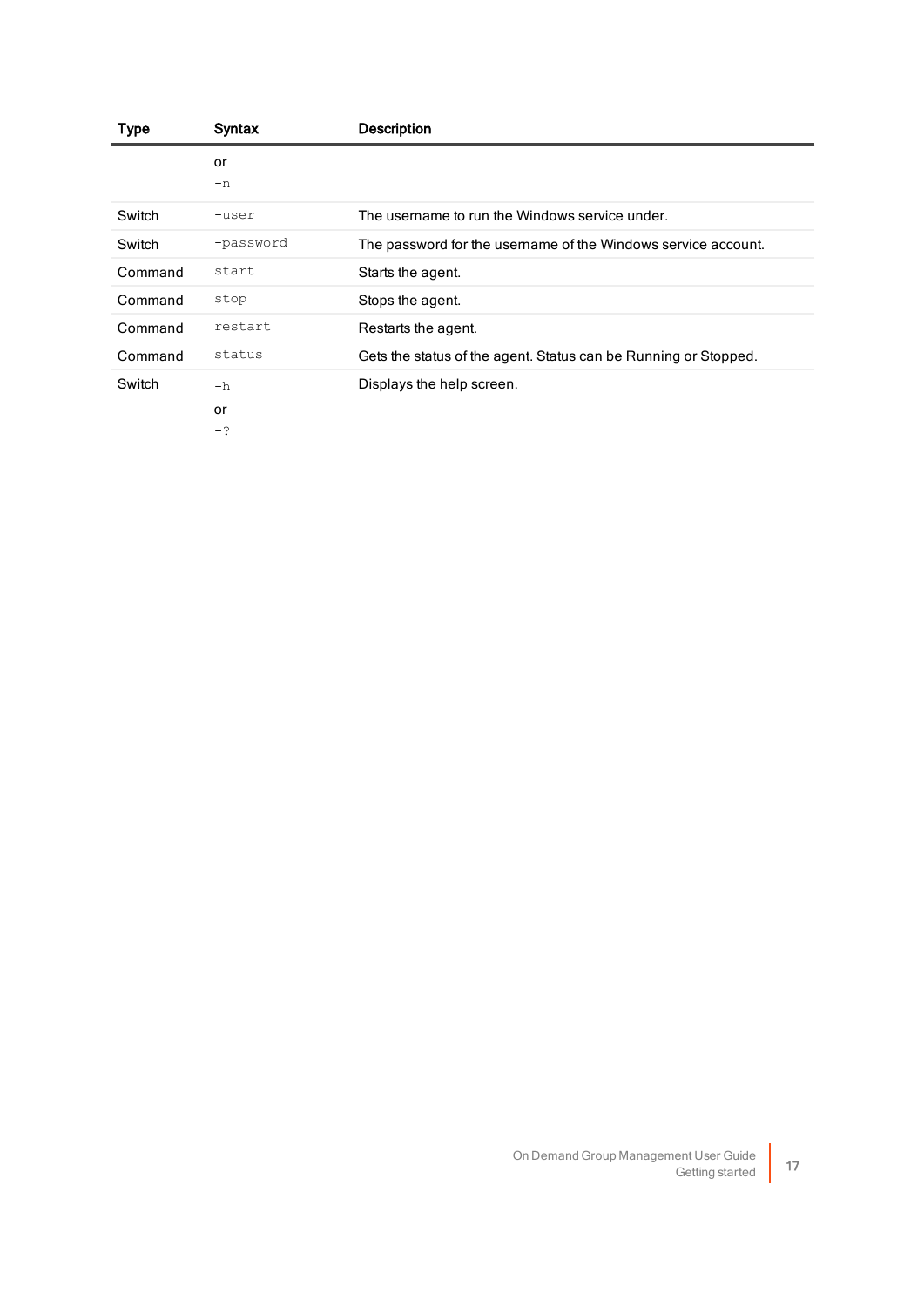# Working with the admin portal

- <span id="page-17-0"></span>• Viewing the [dashboard](#page-17-1)
- [Searching](#page-17-2) in the admin portal
- [Managing](#page-18-0) groups
- [Managing](#page-21-0) activities
- [Managing](#page-21-3) settings
- <span id="page-17-1"></span>• [Downloading](#page-26-3) activity trail logs

# Viewing the dashboard

Group Management provides a dashboard to display various group statistics and operational data. The dashboard contains the following components:

- Groups: The total number of groups.
- Pending admin approvals: The total number of self-service requests pending approval by a Group Management administrator.
- Pending admin approvals: The total number of self-service requests pending approval by a Group Management Administrator.
- Self-service requests: The total number of self-service requests being processed, including requests in an "In-progress" state and "Attesting" state.
- Needs your attention!: A summary of alerts and cautions that require your action.
- Top 5 group membership: Top five groups with the largest number of members. Nested group members are not taken into consideration.

# <span id="page-17-2"></span>Searching in the admin portal

In the admin portal, on the Groups tab, you can perform the following searches: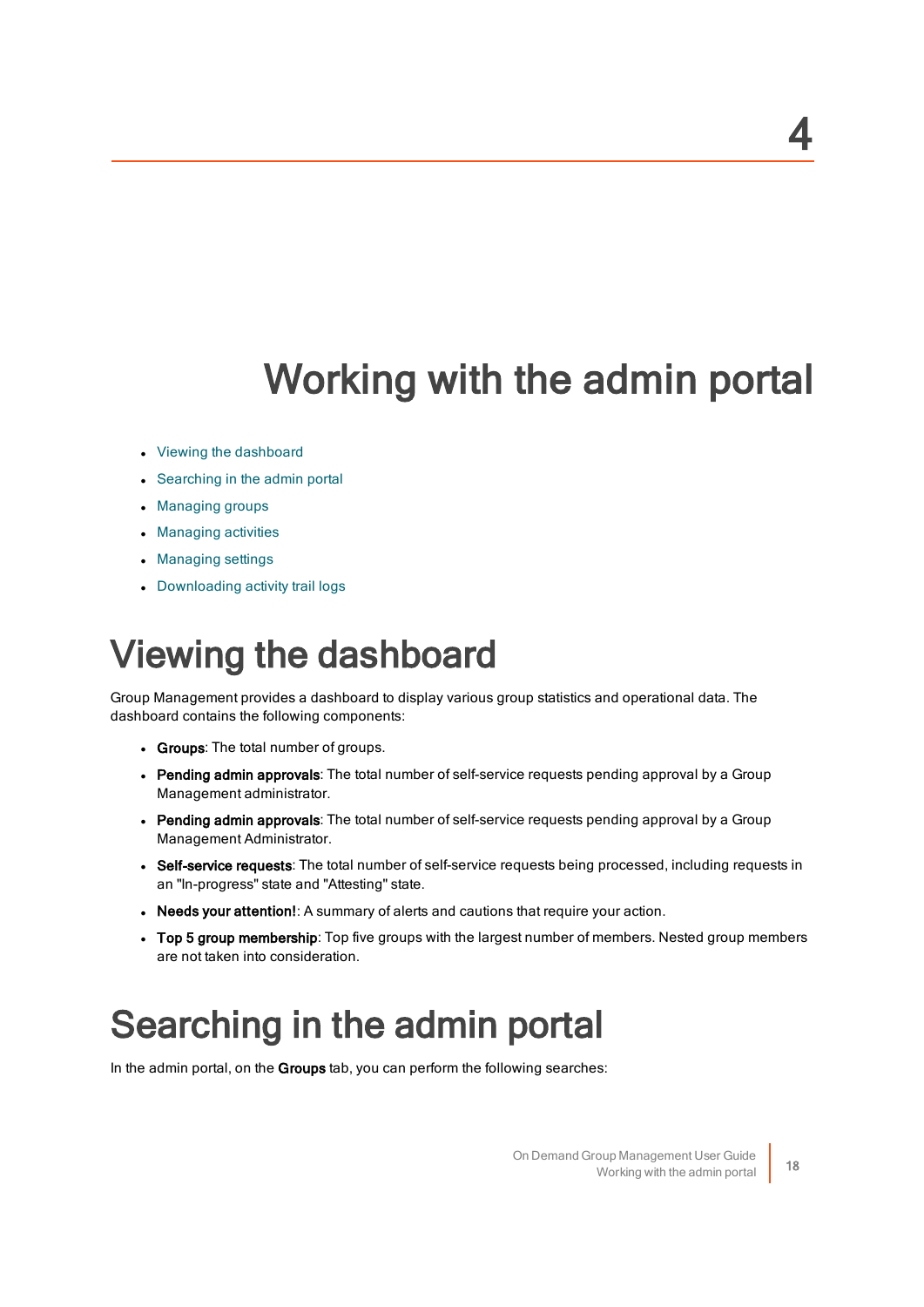f NOTE: Any search performed in the admin portal is not case-sensitive.

- Type the name of the group that you are looking for in the Group name field.
- Click the filter icon to perform a more detailed search for a group.
- When viewing group details, in the Display name field, type the name of an owner or member that you are looking for.
- When viewing group details, in the **Service name** field, type the service name that you want to view change history for.

On the Activities tab, you can perform the following searches:

- Type the name of the group that you are looking for in the Group name field.
- <span id="page-18-0"></span>• Click the filter icon to perform a more detailed search for the group.

# Managing groups

- NOTE: Before managing mail-enabled security groups or distribution lists, you must configure a [service](#page-26-1) [account](#page-26-1) on Settings > Service Accounts.
	- $\bullet$  [Adding](#page-18-1) a group
	- Editing group general [information](#page-19-0)
	- [Viewing](#page-19-1) group change history
	- Adding group owners or [members](#page-19-2)
	- [Removing](#page-20-0) group owners or members
	- [Attesting](#page-20-1) a group
	- $\bullet$  [Deleting](#page-20-2) a group

# <span id="page-18-1"></span>Adding a group

### **Prerequisites**

Before creating an on-premises group for a local domain, you must configure the default Organizational Unit for the domain on Group Management > Settings > Organizational Units.

### To add a group

- 1. On the Groups tab, click ADD.
- 2. Edit the general information for the new group.
	- NOTE: Multiple domains exist in a tenant. You are allowed to select one from the existing domains for the Domain field when adding a mail-enabled security group or a distribution list. For Office 365 group, the default domain is automatically applied to the Domain field, and you cannot change it.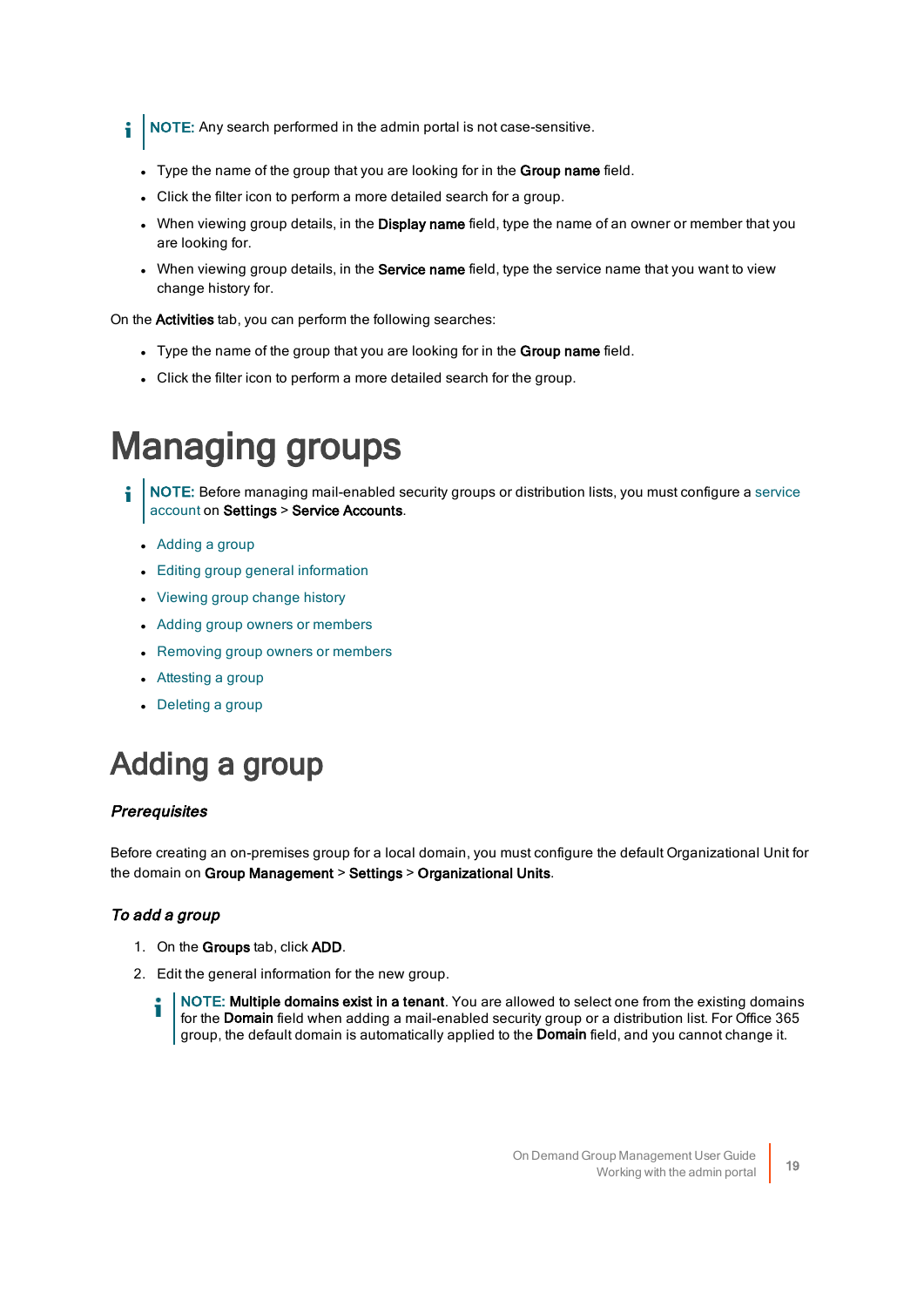3. Edit the general information for the new group.

NOTE: Multiple domains exist in a tenant. You are allowed to select one from the existing domains

for the Domain field when adding a mail-enabled security group or a distribution list. For Office 365 group, the default domain is automatically applied to the Domain field, and you cannot change it.

<span id="page-19-0"></span>4. Click ADD.

## Editing group general information

The following general information of a group can be edited in Group Management:

- Group category
- Description
- Expiration date
- i NOTE: Editing the Description filed is not supported yet for groups of some types. For more information, see [Group](#page-8-2) types.

### To edit general information for a group

- 1. On the Groups tab, search for and select the group you want to edit.
- 2. Click MORE > EDIT.
- 3. Edit general information for the group.
- <span id="page-19-1"></span>4. Click SAVE.

## Viewing group change history

The group change history refers to the group membership changes made via self-service, admin service, and group attestation.

### To view the change history of a group

- 1. On the Groups tab, search for and select the group you want to view.
- 2. Click VIEW to open the group details page. The Change History section shows at the bottom of the group details page.

## <span id="page-19-2"></span>Adding group owners or members

i l NOTE: Only one owner is allowed for groups of some types. For more information, see [Group](#page-8-2) types.

### To add owners or members to a group

- 1. On the Groups tab, search for and select the group you want to add owners or members to.
- 2. Click the group name to view the group details page.
- 3. In the Membership section of the group details page, select the Owner or Member tab.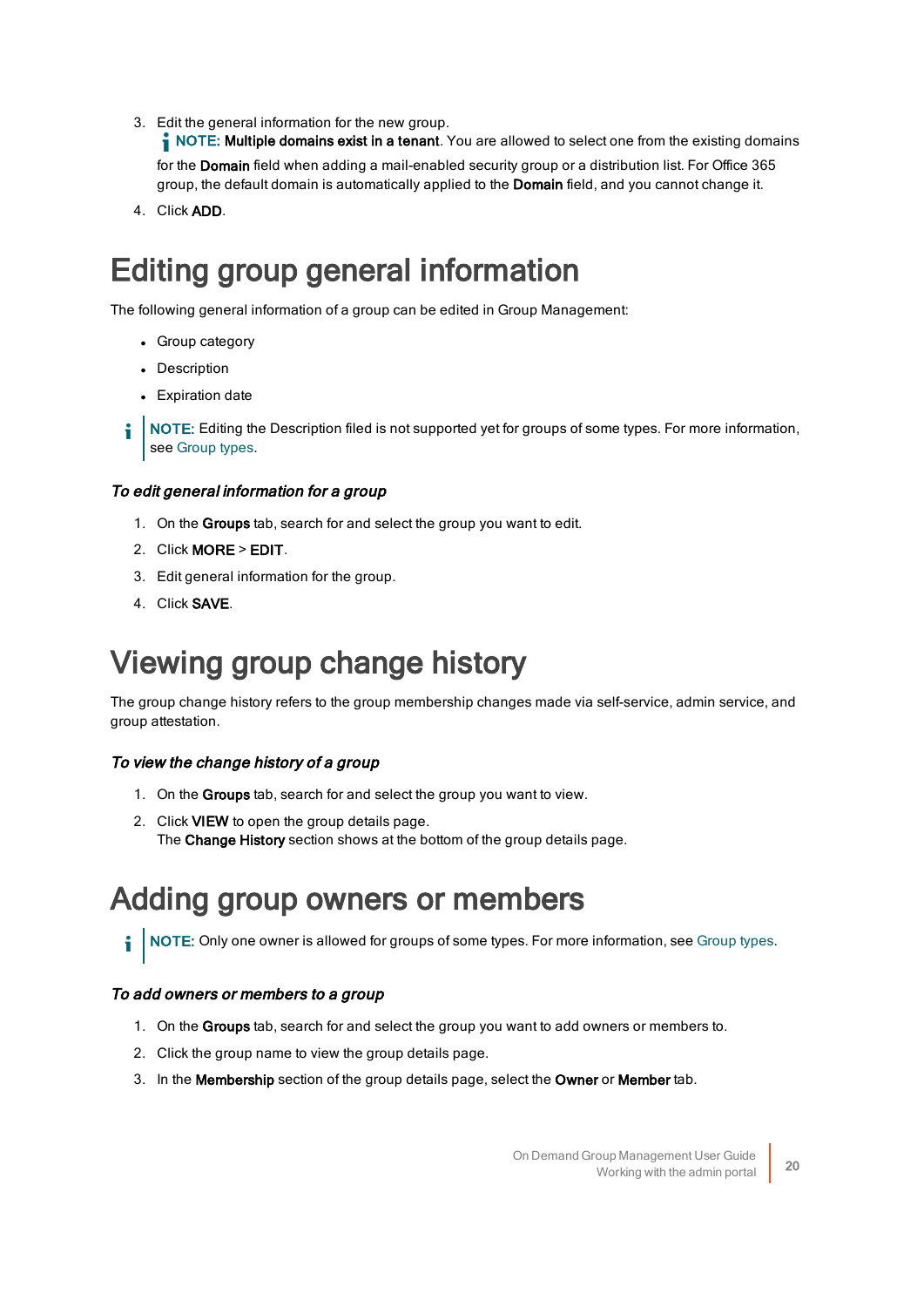- 4. On the Owner or Member tab, click ADD.
- 5. Search for and select the user you want to add on the Users tab, and set an expiration date for the membership.

TIP: The option Membership Expires is not available when you add an owner.

- 6. Click SELECT.
- 7. Repeat step 3 and 4 to add more users.
- <span id="page-20-0"></span>8. Click SUBMIT.

## Removing group owners or members

### To remove owners or members from a group

- 1. On the Groups tab, search for and select the group you want to remove owners or members from.
- 2. Click the group name to view the group details page.
- 3. In the Membership section of the group details page, select the Owner or Member tab.
- 4. On the Owner or Member tab, select the users you want to remove.
- 5. Click REMOVE.
- <span id="page-20-1"></span>6. In the confirmation window, click YES.

## Attesting a group

For information about the available group attestations, see Group [attestations](#page-10-1).

### To attest a group

- 1. On the Groups tab, search for and select the group you want to attest.
- 2. Click MORE > ATTEST.
- 3. Select the attestation scope by the Role field.
- 4. Set the maximum duration by the Must complete in field.
- <span id="page-20-2"></span>5. Click SUBMIT.

## Deleting a group

### To delete a group

- 1. On the Groups tab, search for and select the group you want to delete.
- 2. Click MORE > DELETE.
- 3. In the confirmation window, click YES.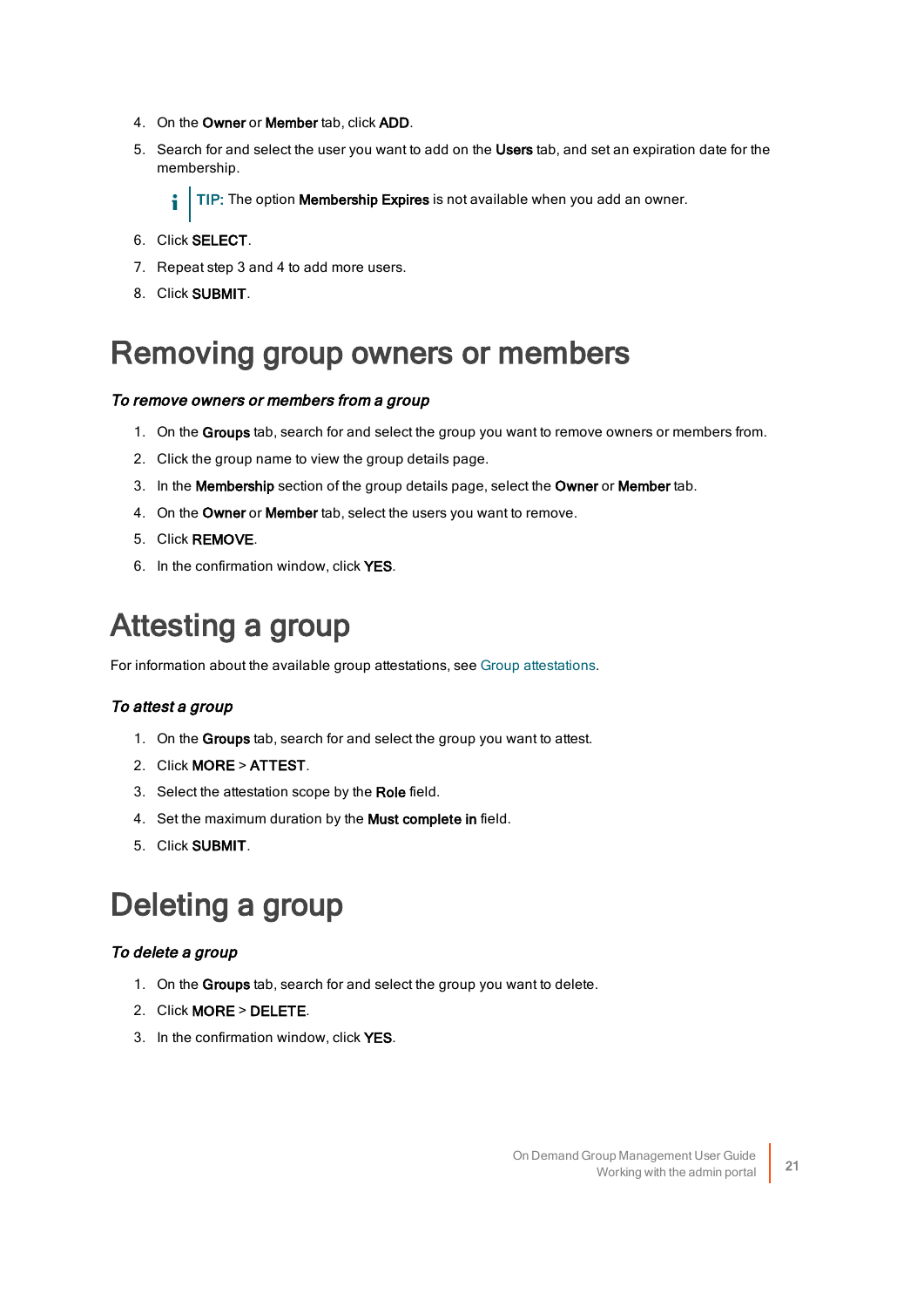# <span id="page-21-0"></span>Managing activities

The Activities tab includes the following sub tabs:

- Admin Approvals: Lists all the requests pending approval by a Group Management administrator.
- Self-Services: Lists all the requests submitted by users in the directory via self-service, including approved, pending, rejected, and canceled requests.
- Admin Attestations: Lists all the group attestations launched by a Group Management administrator.
- Auto Attestations: Lists all the group attestations triggered by the group setting Automatic Attestation.

A Group Management administrator can perform the following tasks on the Activities tab:

- [Approving/Rejecting](#page-21-1) request on behalf of approver
- [Canceling](#page-21-2) request on behalf of requester

## <span id="page-21-1"></span>Approving/Rejecting request on behalf of approver

A Group Management administrator can approve or reject a request on behalf of the current approver.

### To approve or reject a request on behalf of the current approver

- 1. On the Self-Services sub tab, search for and select the request you want to approve or reject.
- 2. Click the ellipsis (...) on the request and select **APPROVE** or **REJECT**.
- <span id="page-21-2"></span>3. In the confirmation window, click YES.

## Canceling request on behalf of requester

A Group Management administrator can cancel a request on behalf of the requester.

### To cancel a request on behalf of the requester

- 1. On the Self-Services sub tab, search for and select the request you want to cancel.
- 2. Click the ellipsis (...) on the request and select CANCEL.
- <span id="page-21-3"></span>3. In the confirmation window, click YES.

# Managing settings

Click SETTINGS at the top right of the page to manage the following settings for your tenant:

- [Lookup](#page-22-0) Values
- [Policies](#page-22-1)
- **[Self-Services](#page-25-1)**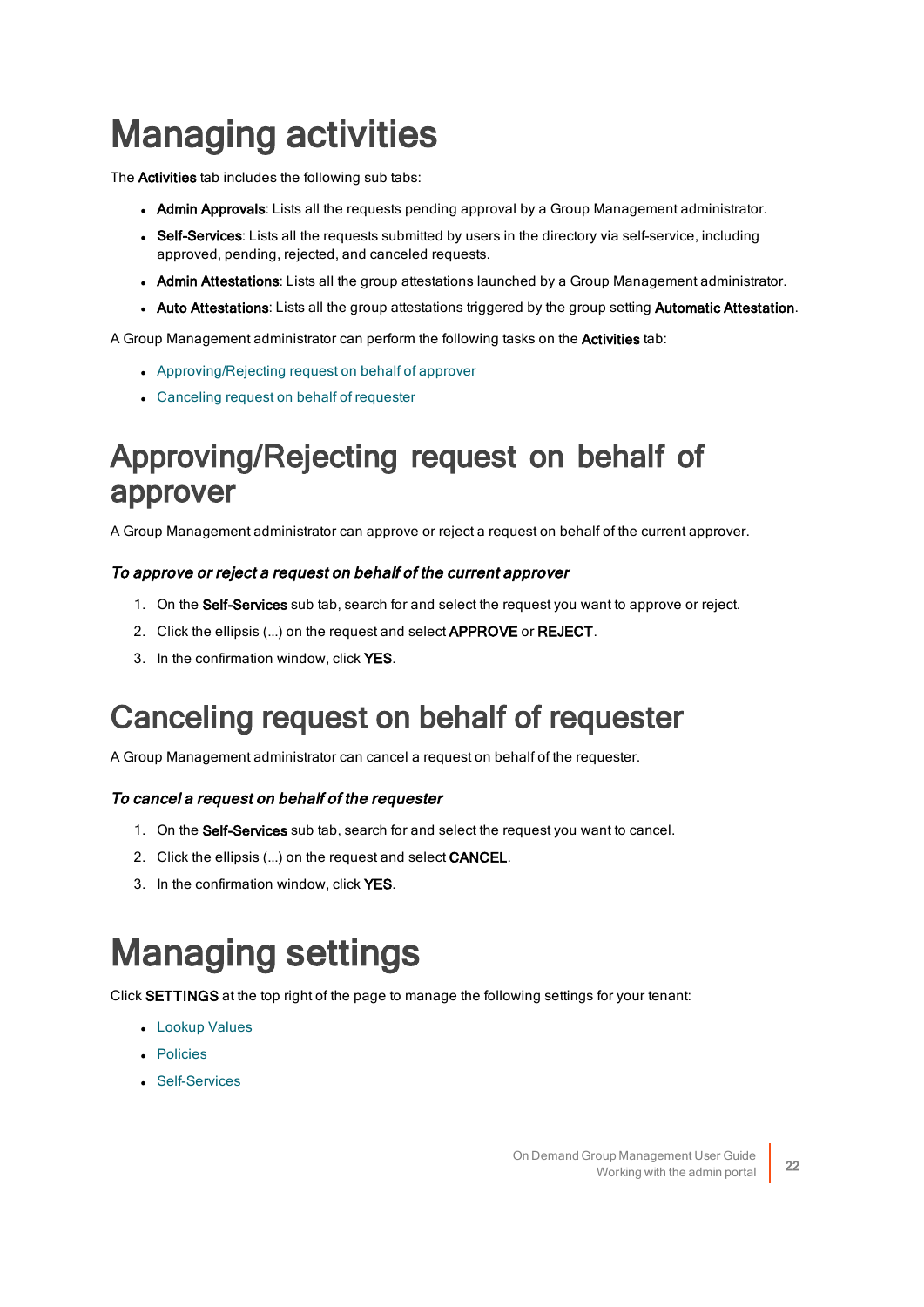- Service [Accounts](#page-26-1)
- **.** [Organizational](#page-26-2) Units
- NOTE: These settings apply to all your tenants added to Group Management. i

## <span id="page-22-0"></span>Lookup Values

Lookup values are predefined values for group names. It allows you to fill the fields in a group name with your predefined values when you create a group.

### To create a group with lookup values

- 1. Define a lookup value list on Settings > Lookup Values.
- 2. Add or edit a group naming rule on Settings > Policies > Group > Group Naming Rule.
- 3. Add a Lookup Value field in the syntax as needed, and select the lookup value list you defined from the drop-down list for the value.
- 4. When you create a group, select the group category associated with the group naming rule you edited. The Lookup Value field in the group name shows a drop-down list on the page.
- <span id="page-22-1"></span>5. Select a value from the drop-down list for the group name.

## Policies

The following settings are available on the Group tab:

- **.** Group [Security](#page-22-2) Level
- **.** Group [Naming](#page-23-0) Rule
- **.** Group Creation Template for [Self-Service](#page-23-1)
- **.** Group [Privacy](#page-23-2) Rule
- Group [Category](#page-25-0)

### <span id="page-22-2"></span>Group Security Level

The group security level is a part of Group [Category](#page-25-0). Group automatic attestation can be enabled in the Group Security Level setting to run group attestation regularly. When you enable the automatic attestation, you are allowed to define the attestation interval, scope, and duration. For information about the available group attestations, see Group [attestations.](#page-10-1)

TIP: Enabling automatic attestation for the "Default" group category is not recommended. The "Default" group category will be automatically assigned to a group without a specified group category, for example, the groups synchronized from an on-premises AD. Such groups might have members who do not have an Azure account to log in to the self-service portal to respond to an attestation request.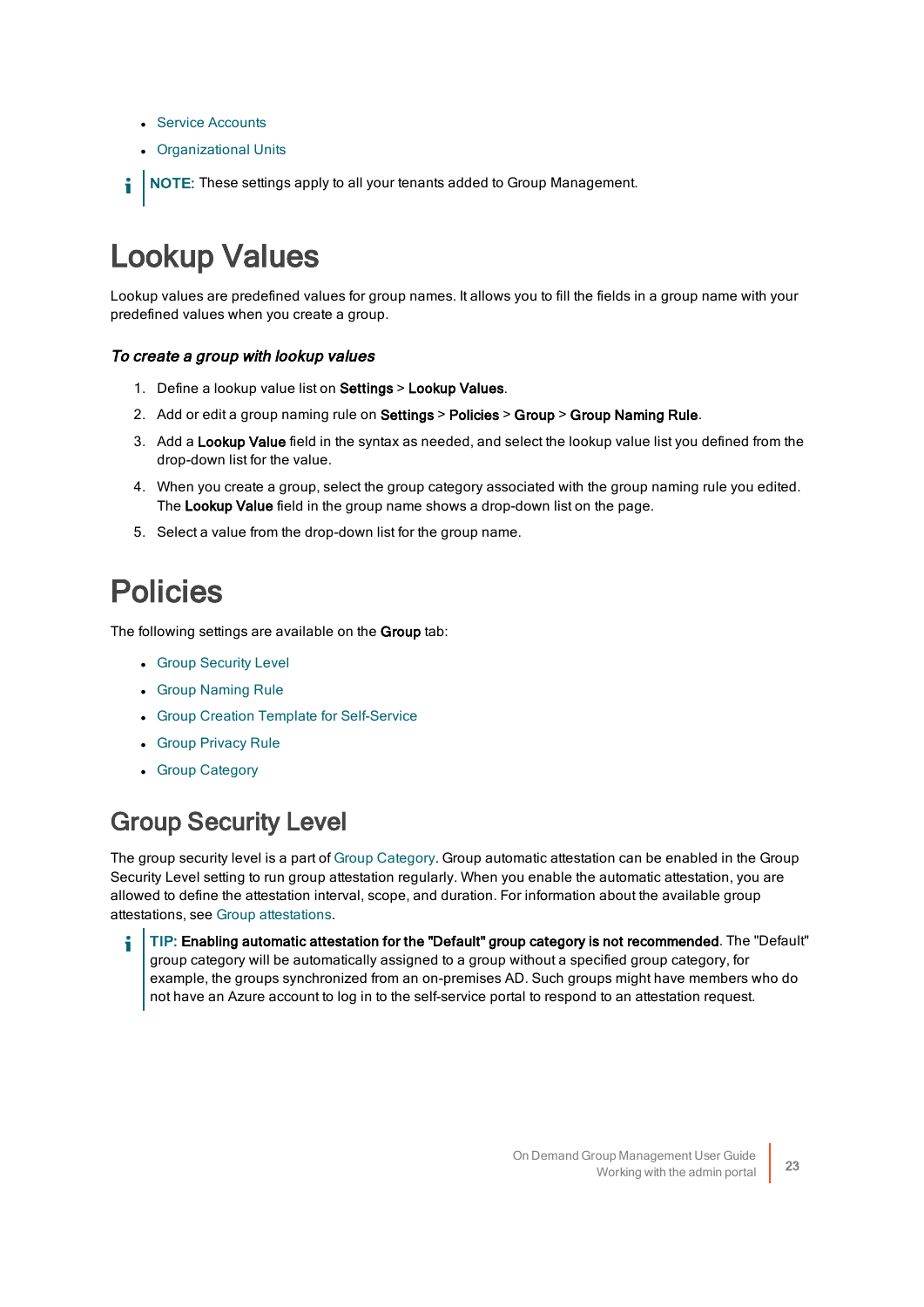### <span id="page-23-0"></span>Group Naming Rule

The group naming rule is a part of Group [Category](#page-25-0), and defines the syntax to name a group when [Adding](#page-18-1) a [group](#page-18-1). When you edit a group naming rule, the following data types are available for each field in the syntax:

- Flexible Text: Allows users to input flexible text in the field.
- Fixed Text: Specifies the field with fixed text.
- Lookup Values: Specifies the field with a value set. Users will need to select a value from the specified value set for the field. To manage lookup values, see [Lookup](#page-22-0) Values.
- User Attribute
	- Job title: The Job title attribute of the current user automatically applies.
	- Office: The Office attribute of the current user automatically applies.

### <span id="page-23-1"></span>Group Creation Template for Self-Service

The group creation template is a part of Group [Category,](#page-25-0) and defines the following attributes for groups created via self-service. A group category can include one or multiple group creation templates. When creating a group in the self-service portal, users must select one to apply the configured attributes to the new group.

- Group Location: Specifies where the new group will be created, in the Azure or local domain.
- Group Type: Specifies the group type.
- Group Scope: Specifies the group scope for the new on-premises group.
- Domain: Specifies the domain for the new on-premises group.
- NOTE: A group creation template will not be available to a user in the self-service portal if the domain specified in the template is not connected to the tenant the user belongs to.

### <span id="page-23-2"></span>Group Privacy Rule

The group privacy rule is a part of Group [Category](#page-25-0) and allows you to define whether groups are visible to nongroup members in the self-service portal. By default, when a user signs in to the self-service portal, all the groups associated with the tenant are visible. This rule also defines which groups users can view, and request to join, via the New Request > Join Group feature in the self-service portal. You can manage the visibility of groups by adding group privacy rules and choosing one of the following options:

- Public: A group assigned a category with a privacy rule set to public is visible to all users in the selfservice portal.
- Private: A group assigned a category with a privacy rule set to private is only visible to owners and members of that group.

i NOTE: The privacy setting of a group privacy rule cannot be changed after the rule is saved.

### Adding exceptions to group privacy rules

For each group privacy rule, you can create one or more exceptions. An exception defines the groups in a tenant in an organization that are exempt from the group privacy rule setting. Exceptions can be made by group name, group owner, or group member.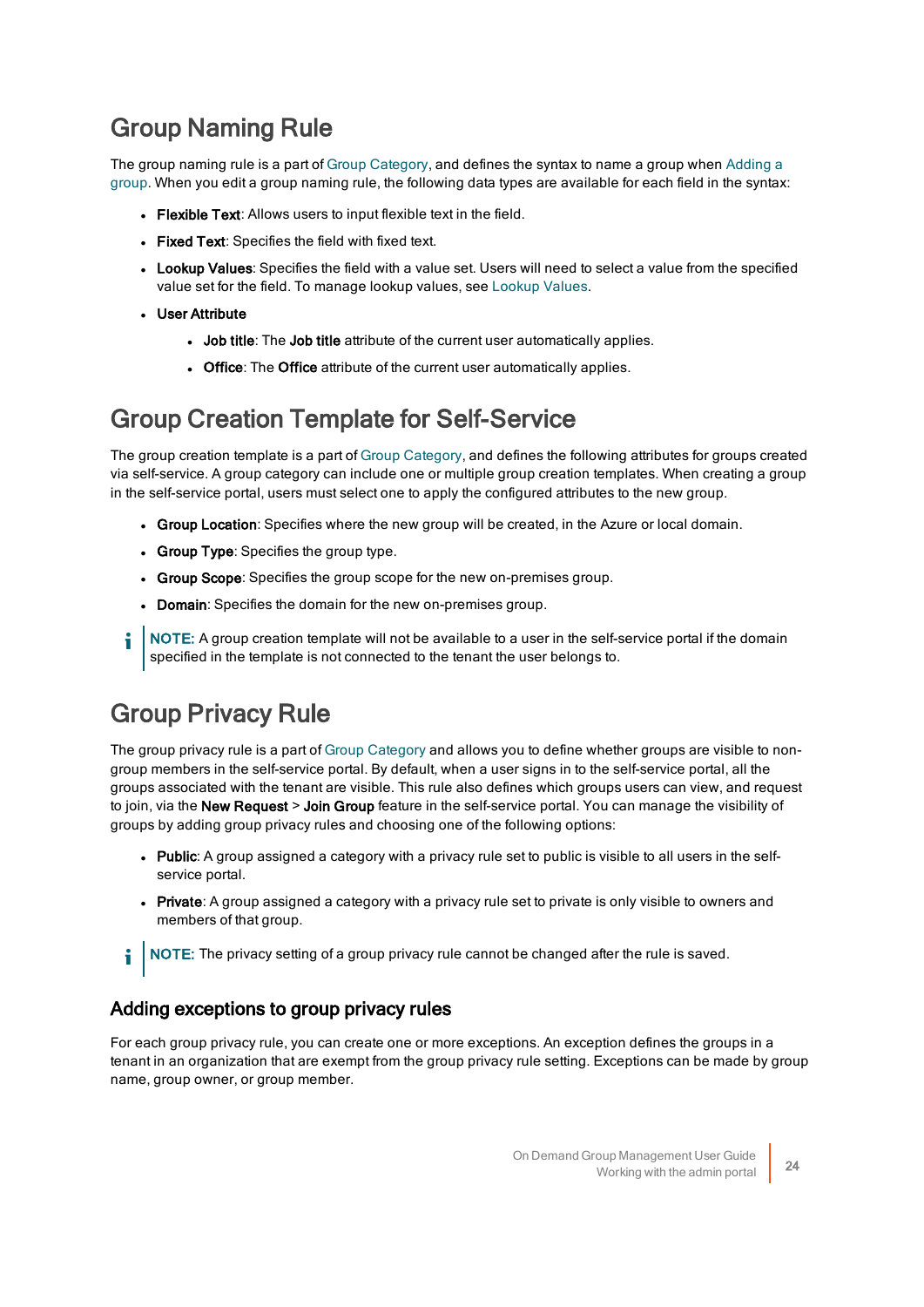For example, Tenant 1 contains some groups, including Group A, which is owned by User 1 and has User 2 as a member. Group A is created using Category A, which is assigned a group privacy rule that is set to private. But, the group privacy rule contains an exception for groups with User 1 as the group owner and User 2 as a group member. This means that Group A is an exception to the private group privacy rule and is visible in the self-service portal. The other groups created using Category A are not visible in the self-service portal.

You can add exceptions for groups in different tenants to one group privacy rule. So, if multiple tenants exist in your organization, you can use one privacy rule to specify exceptions for all tenants.

You can add multiple rules within one exception. The default operator between rules within one exception is "AND". For example, you can add an exception for groups owned by User 1 and also have User 2 as a group member.

**Exceptions** 

| <b>Tenant Contoso</b>                           |                                                | $\checkmark$                           |
|-------------------------------------------------|------------------------------------------------|----------------------------------------|
| <b>Exception 1</b><br>面                         |                                                |                                        |
| <b>Group Owner</b><br>$\overline{\phantom{a}}$  | includes<br>User 1<br>$\mathbf{v}$             | $\overline{\phantom{a}}$<br><b>AND</b> |
| <b>Group Member</b><br>$\overline{\phantom{a}}$ | includes<br>$\overline{\phantom{a}}$<br>User 2 | $\bigoplus$<br>Θ                       |
| + ADD EXCEPTION                                 |                                                |                                        |
| + CHOOSE A TENANT TO ADD EXCEPTIONS             |                                                |                                        |

If you add multiple exceptions, the default operator between exceptions is "OR". For example, you can add two exceptions that include groups named "Marketing" or groups named "Sales".

### Exceptions **Tenant Contoso Exception 1** 偏 **Group Name** equals Marketing  $\bigoplus$ 0R **Exception 2** 偏 equals Sales  $\bigoplus$ **Group Name** + ADD EXCEPTION + CHOOSE A TENANT TO ADD EXCEPTIONS

### To add exceptions to group privacy rules

- 1. On the Group tab of the Policies page, click ADD next to the Group Privacy Rule heading.
- 2. Give your group privacy rule a name and select the privacy setting.
- 3. In the Exceptions section, click CHOOSE A TENANT TO ADD EXCEPTIONS.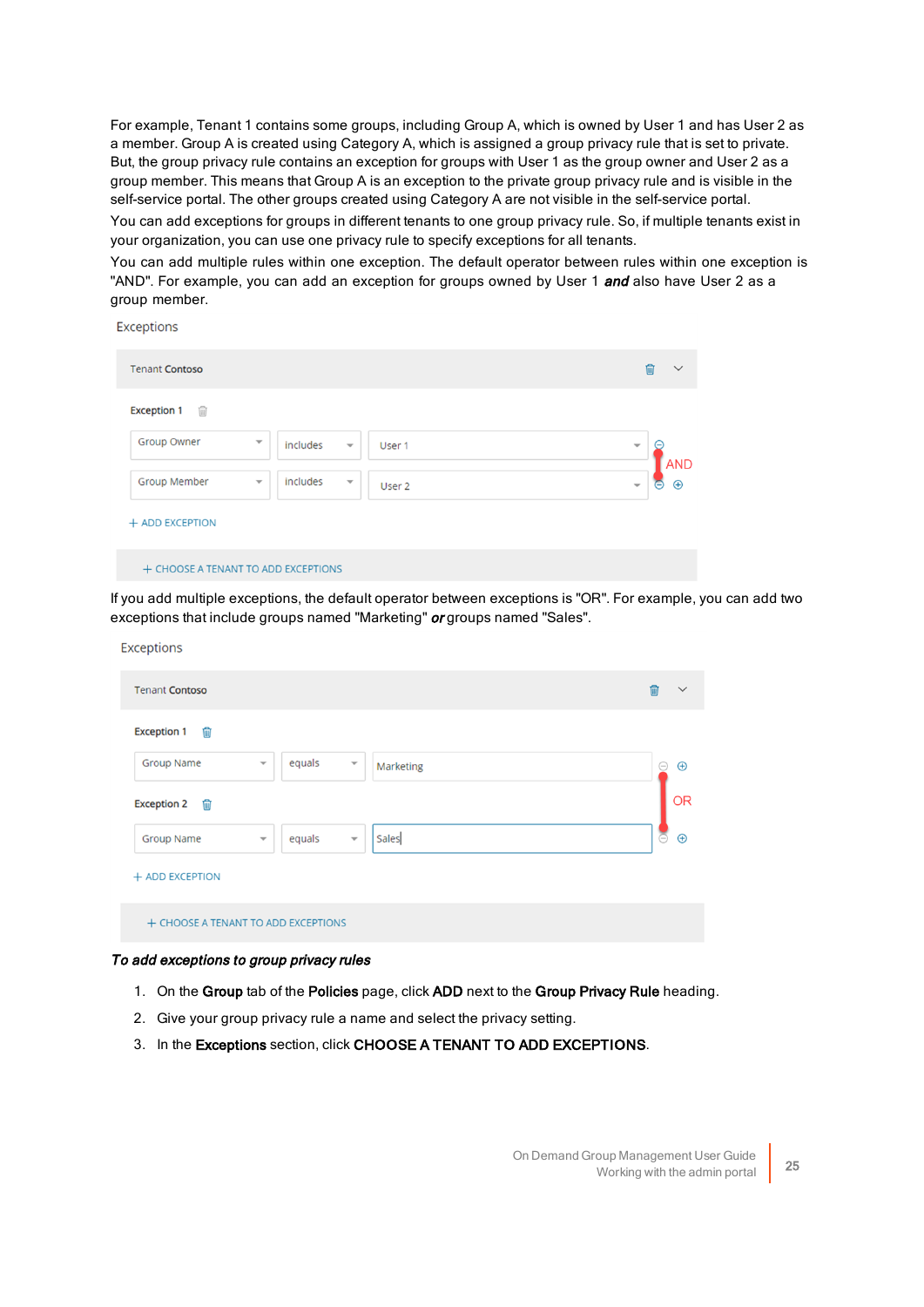- 4. From the Tenant drop-down list, select the tenant that contains the groups you want to add as exceptions to the rule and click the check mark.
- 5. From the first drop-down list, select one of the following options:
	- Group Name allows you to define an exception for a group by name or by text contained in the group name.
	- Group Owner allows you to define an exception for a group owned by a specified user.
	- Group Member allows you to define an exception for a group containing a specified member.
- 6. From the last drop-down list, type the name of the group or select the user.
- 7. Click the plus sign (+) to add the exception.

### <span id="page-25-0"></span>Group Category

A group category includes a Group [Security](#page-22-2) Level, a Group [Naming](#page-23-0) Rule, one or multiple [Group](#page-23-1) Creation Template for [Self-Service](#page-23-1), and a Group [Privacy](#page-23-2) Rule. You must specify a group category when you create a group.

## <span id="page-25-1"></span>Self-Services

The Self-Services page allows you to manage approval processes for Group Management self-services.

- **Approval [Processes](#page-25-2)**
- **.** [Services](#page-26-0)

### <span id="page-25-2"></span>Approval Processes

Group Management provides the following default approval processes on the Approval Processes tab:

- First manager: Requires approval from the user's manager.
- Second manager: Requires approval from the manager of the user's manager.
- Owner: Requires approval from one of the group owners.
- Directory administrator: Requires approval from one of the Group Management administrators.
- No approval required: No approval is required.
- i TIP: Users who are assigned the permission Group Management > Can Approve, Reject or Cancel a Request by the Access Control interface on the On Demand Home site can also approve a request as a Group Management administrator.

Group Management checks the availability of the approvers in the approval process when a user submits a request. If an approver is not available for the user (for example, a request needs approval by the user's manager, but the user does not have a manager in Active Directory), the user gets an error when submitting the request.

You can edit or delete the default approval processes if necessary, or create your own approval processes by clicking ADD at the top right of the page.

NOTE: You cannot delete an approval process that is currently associated with a self-service.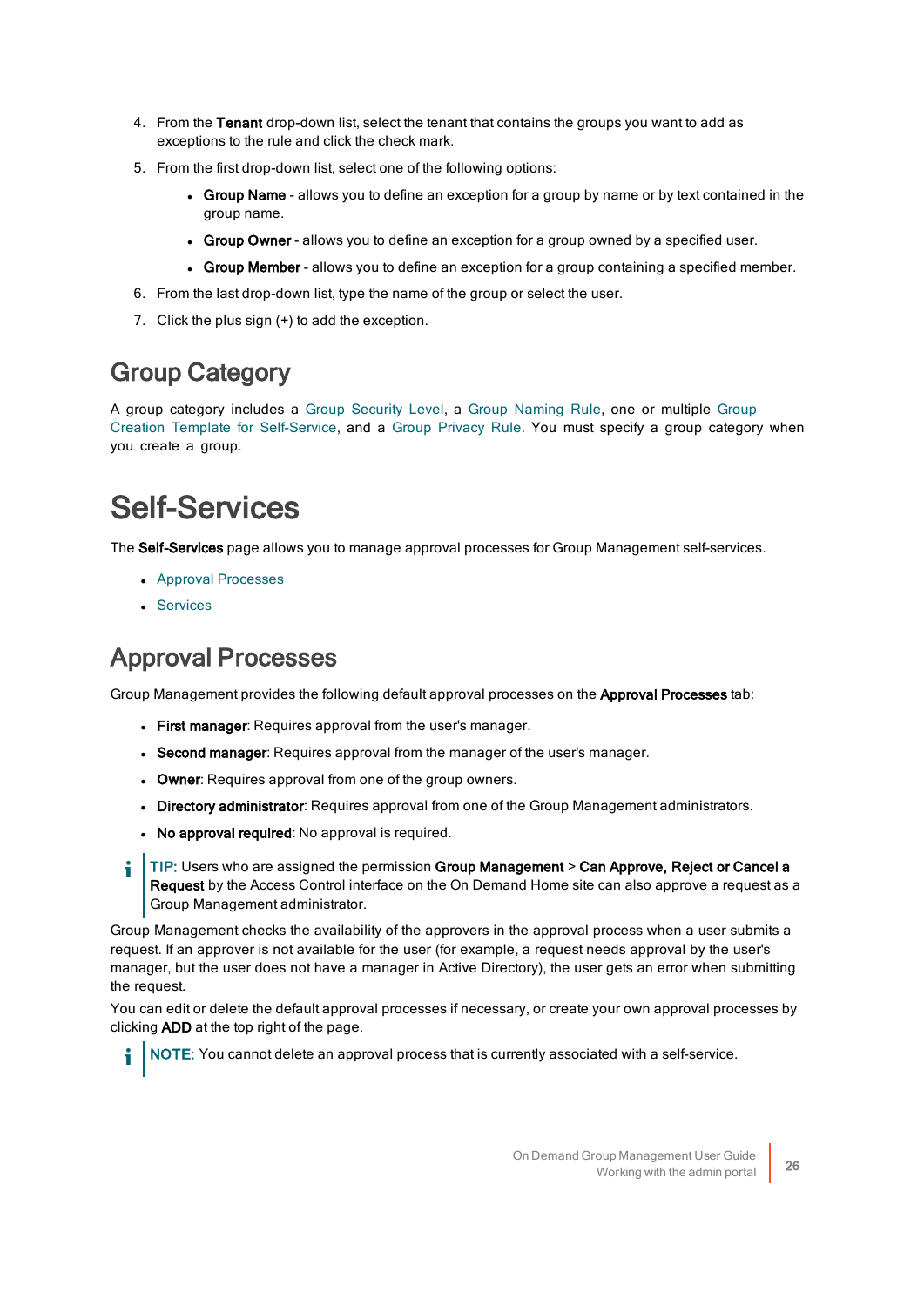### <span id="page-26-0"></span>**Services**

The Services tab lists all the Group Management self-services, and each of them comes with a default approval process. You can change the approval process for a self-service by associating the service with another approval process defined on the Approval [Processes](#page-25-2) tab.

NOTE: For self-services that do not need any approvals, associate them with the default approval process "No approval required".

## <span id="page-26-1"></span>Service Accounts

Group Management requires a service account to manage mail-enabled security groups and distribution lists from your tenants.

### **Prerequisites**

The role group Organization Management in Exchange must be assigned the roles "Distribution Groups" and "Security Group Creation and Membership".

### To configure the service account for a tenant

- 1. Navigate to the Group Management > Settings > Service Accounts page, and click the edit button in the Action column on the tenant.
- 2. Provide the Exchange admin credentials in the **Service account** column.
- <span id="page-26-2"></span>3. Click the check mark.

## Organizational Units

The Organizational Units page allows you to configure the default organizational unit (OU) for your on-premises domains. The default OU applies to on-premises groups created in Group Management. You must configure the default OU before creating groups for an on-premises domain.

### To configure the default OU for an on-premises domain

- 1. Navigate to the Group Management > Settings > Organizational Units page, click the edit button in the Action column on the domain.
- 2. Enter the default OU in the Default OU column.
	- NOTE: Make sure the default OU has been synchronized to Group Management. It takes about 10 minutes to synchronize a newly-added OU from your local domain to Group Management.
- <span id="page-26-3"></span>3. Click the check mark.

# Downloading activity trail logs

An activity trail is a set of records that provide documentary evidence of the sequence of activities that have affected at any time a specific operation, procedure, or event. Group Management retains the complete successful and failed activity trail history for the events listed in the table below.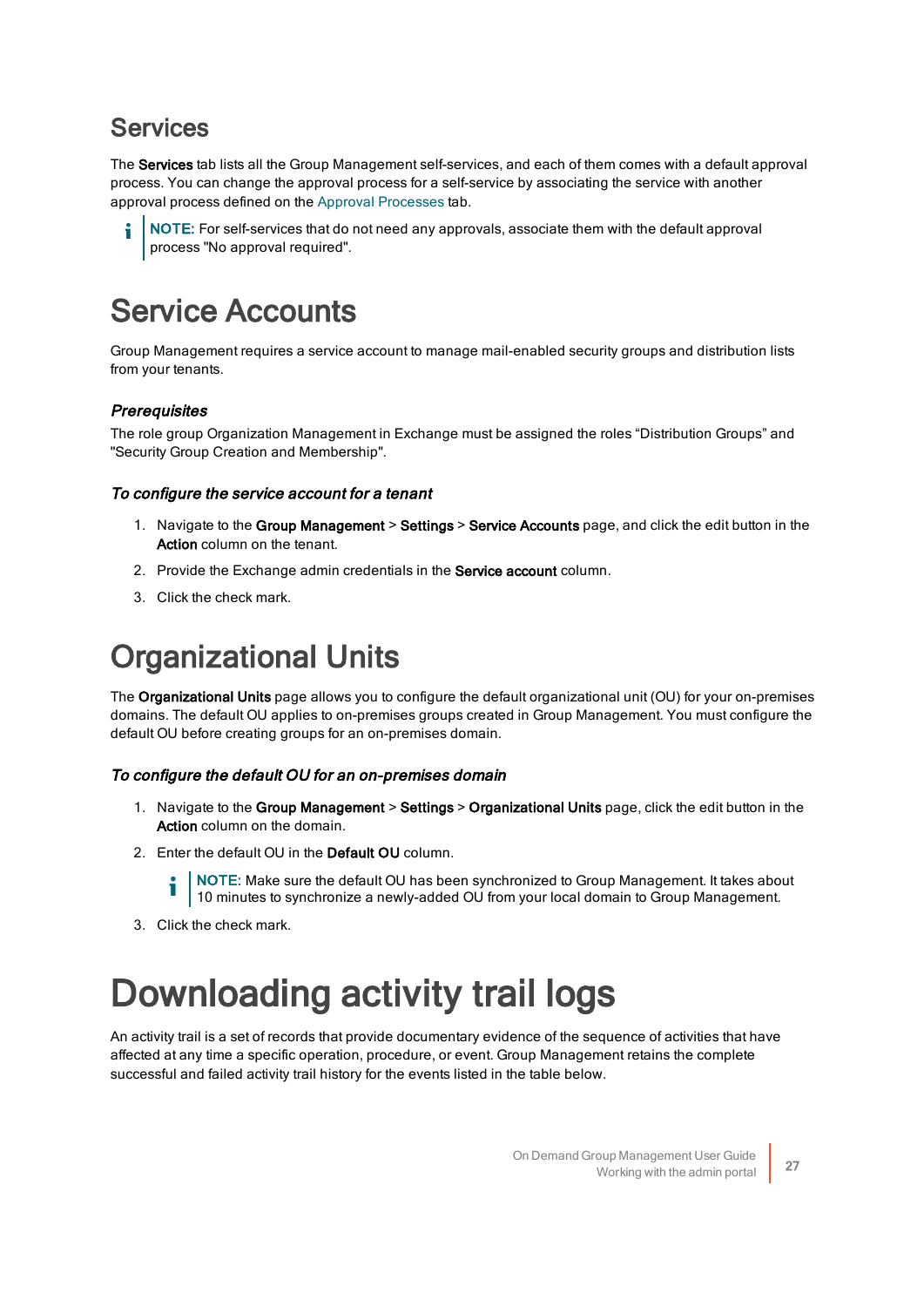### Table 6: Supported audit events

| Portal              | <b>Audit Events</b>                                            |
|---------------------|----------------------------------------------------------------|
| Admin portal        | Adding or removing a group owner or member                     |
|                     | Adding, updating, or deleting a group                          |
|                     | Attesting or auto-attesting membership or ownership of a group |
|                     | Auto-deleting an expired group                                 |
|                     | Auto-removing an expired member from group                     |
|                     | Adding, updating, or deleting a group category                 |
|                     | Adding, updating, or deleting a group naming rule              |
|                     | Adding, updating, or deleting a group security level           |
| Self-service portal | Adding or removing a group owner or member                     |
|                     | Joining or leaving a group as owner or member                  |
|                     | Adding, updating, or deleting a group                          |
|                     | Attesting or auto-attesting membership or ownership of a group |

### To download activity trail logs

- 1. In the side navigation panel, click Settings.
- 2. In the main panel, under ACTIVITY TRAIL, select Group Management. By default, the date fields are configured to download logs from the last seven days.
- 3. To change the start or end dates, click on the date fields and select a date from the calendar window.
- 4. Click Download.

A zip file containing a comma separated values (.csv) file is downloaded.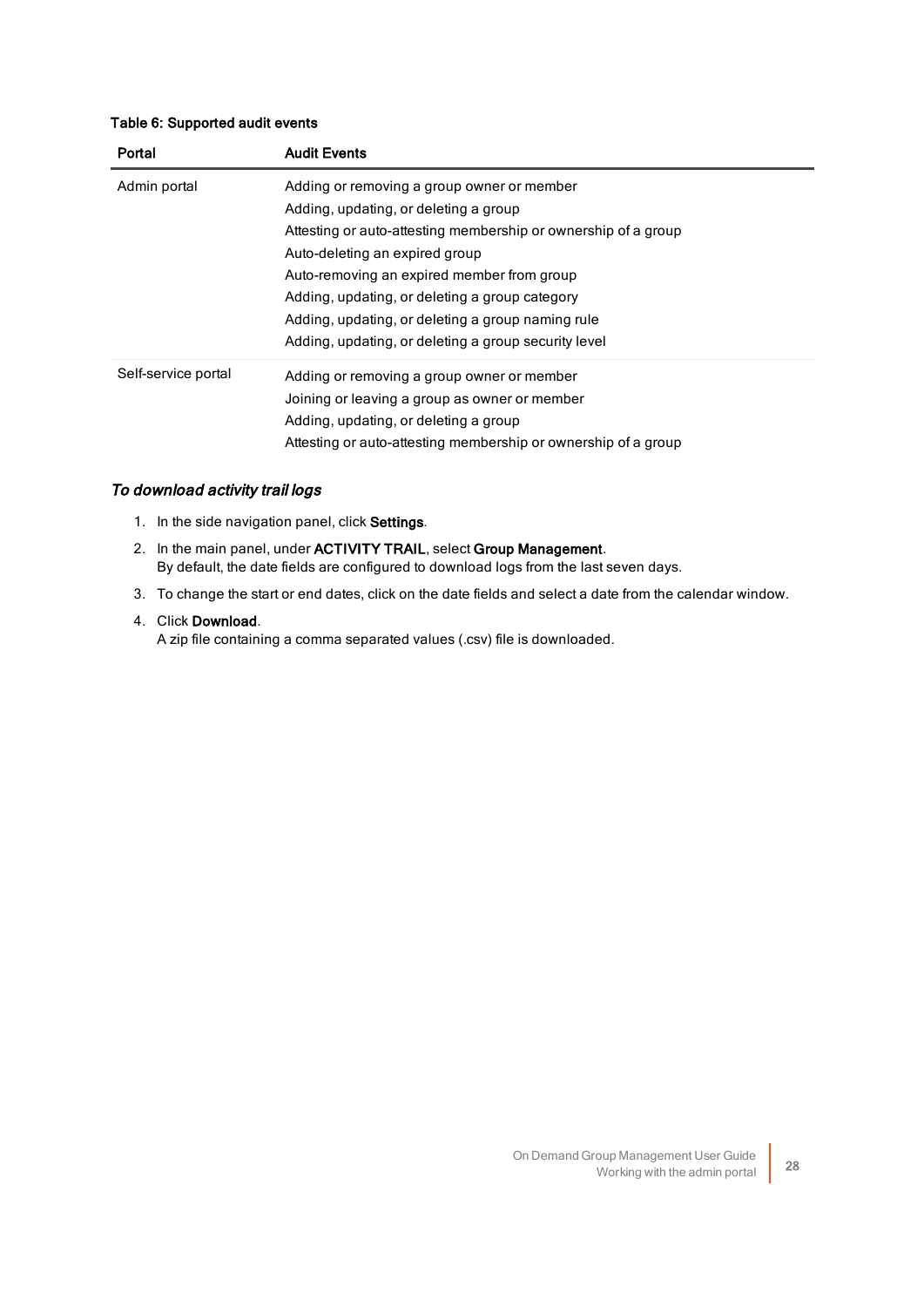# <span id="page-28-0"></span>Working with the self-service portal

- Signing in to the [self-service](#page-28-1) portal
- Searching in the [self-service](#page-28-2) portal
- My [Activities](#page-29-0)
- My [Profile](#page-30-1)
- [Gallery](#page-30-3)

i

<span id="page-28-1"></span>• New [Request](#page-31-1)

# Signing in to the self-service portal

Group Management users can sign in to the self-service portal at [https://quest-on](https://quest-on-demand.com/groups/management)[demand.com/groups/management.](https://quest-on-demand.com/groups/management)

### To sign in to the self-service portal

- 1. Go to the web page <https://quest-on-demand.com/groups/management>.
- 2. Enter your Azure account.
- <span id="page-28-2"></span>3. Click Accept to grant permissions requested by the self-service portal. The My Approvals page opens. You are signed in to the self-service portal.

# Searching in the self-service portal

In the self-service portal, on the My Activities page, you can perform the following search for a group that you want to manage:

- NOTE: Any search performed in the self-service portal is not case-sensitive.
- On the My Approvals tab, My Requests tab, and My Attestations tab, type the name of the group that you are looking for in the Group name field.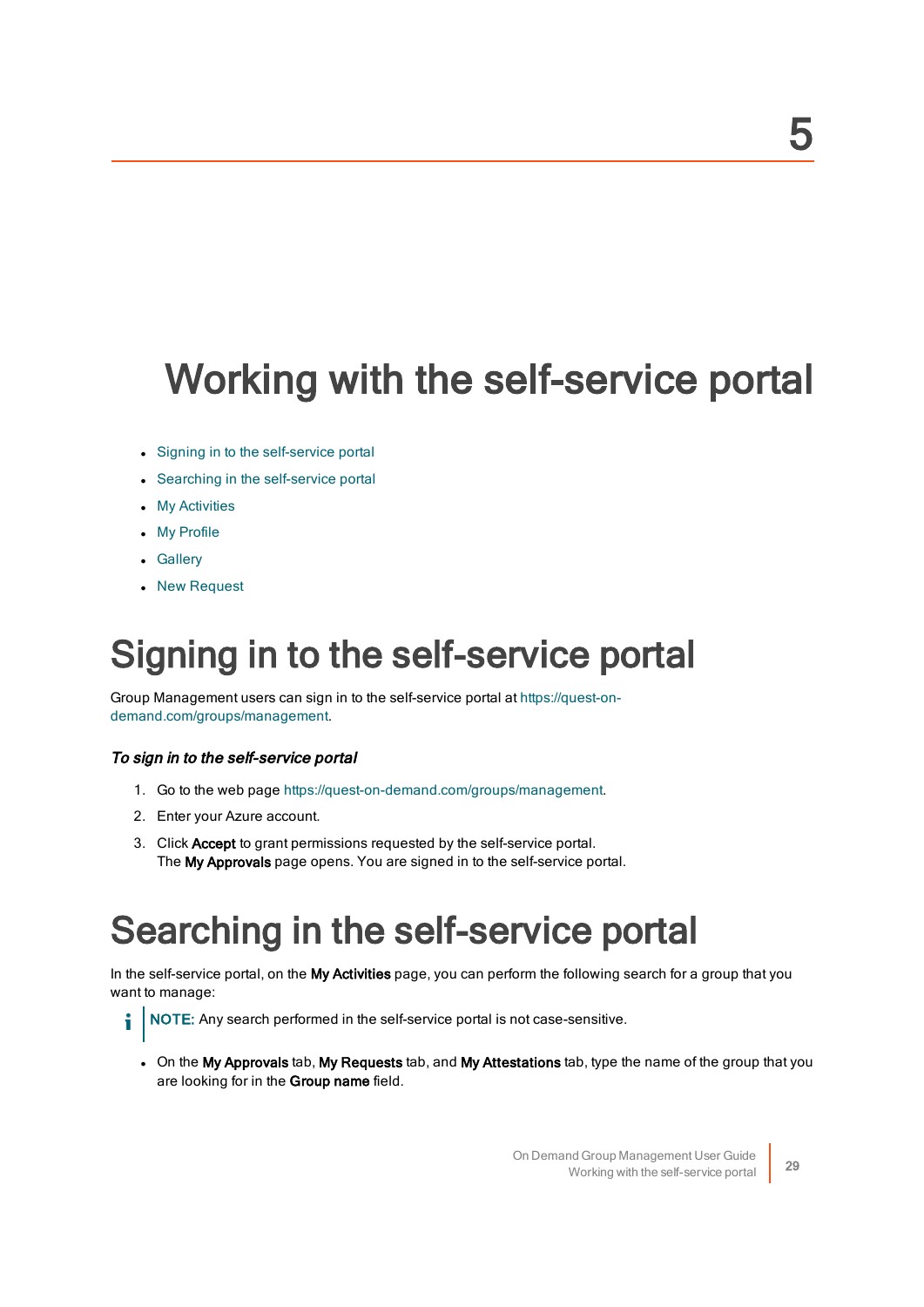On the My Profile page, you can perform the following search for a group that you have joined:

Type the name of the group that you are looking for in the Group name field.

On the Gallery page, you can perform the following searches for a group:

- Type the name of the group that you are looking for in the Group name field.
- Click the filter icon to perform a more detailed search.

When making a new request, you can perform the following search for a group:

- NOTE: You cannot search for groups when making a request to add a group. i
	- Type the name of the group that you are looking for in the Group name field.

# <span id="page-29-0"></span>My Activities

The following tabs are available on the My Activities page:

- My [Approvals](#page-29-1)
- My [Requests](#page-29-2)
- My [Attestations](#page-30-0)

## <span id="page-29-1"></span>My Approvals

The My Approvals tab lists all the requests that require approval from the user. This includes:

- The requests that are awaiting approval from the user.
- The requests that the user has approved or rejected.

<span id="page-29-2"></span>To approve or reject a request in the list, click the ellipsis (...) on the request and select APPROVE or REJECT.

## My Requests

The My Requests tab lists all the requests submitted by the user. This includes:

- The requests that are awaiting approval.
- The requests that have been approved or rejected.

The user can cancel a request if the request has not been approved or rejected yet (the request status shows In progress).

### To cancel an In Progress request

- 1. On the My Requests tab, search for and select the request you want to cancel.
- 2. Click the ellipsis (...) on the request and select CANCEL.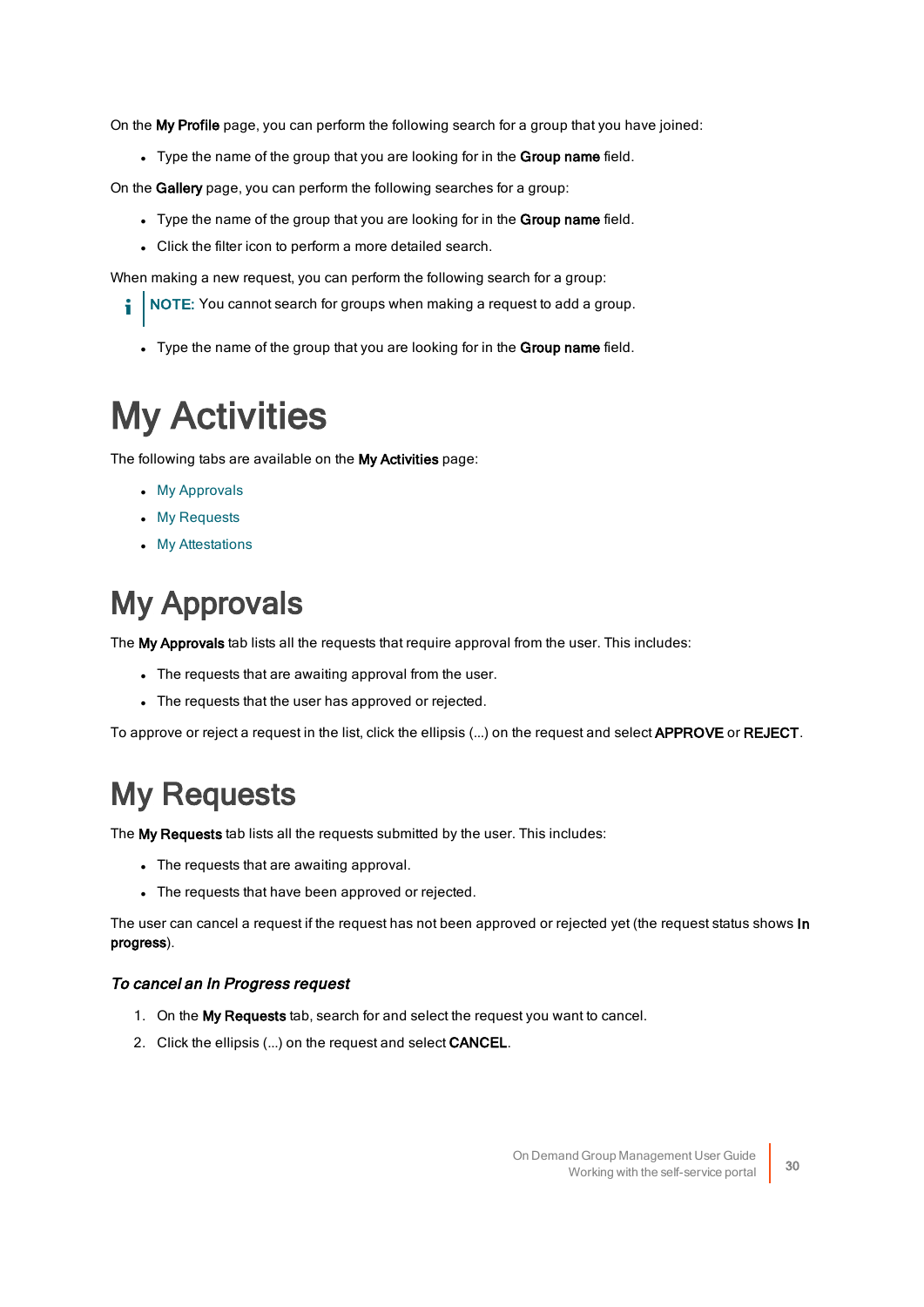- 3. Input the reason you canceled the request.
- <span id="page-30-0"></span>4. Click SUBMIT.

## My Attestations

The My Attestations tab lists all the attestation requests that require a response from the user.

Each attestation request comes with a due date. The user needs to handle them before they expire. Once the user has selected YES or NO for an attestation request, it cannot be changed again, even when it is still before the due date.

When a user does not respond to an attestation request before the due date, and

- The user is the group owner: It will be considered as that the user does not want to keep the group any more.
- The user is NOT the group owner: It will be considered as that the user does not want to be a member of the group any more.

# <span id="page-30-1"></span>My Profile

The following tabs are available on the My Profile page:

• My [Groups](#page-30-2)

## <span id="page-30-2"></span>My Groups

The My Groups tab lists all the groups that the user has joined:

- The Owner sub tab lists the groups that the user has joined as an owner.
- The Member sub tab lists the groups that the user has joined as a member.

The user can click a group in the list to perform the following actions:

- View the group general information
- View the group roles assigned to the user: either owner or member, or both
- Submit various requests:
	- (For group owners only) Manage group owners and members
	- (For group owners only) Attest the group
	- (For group owners only) Delete the group
	- Leave the group

# <span id="page-30-3"></span>**Gallery**

The following tabs are available on the Gallery page: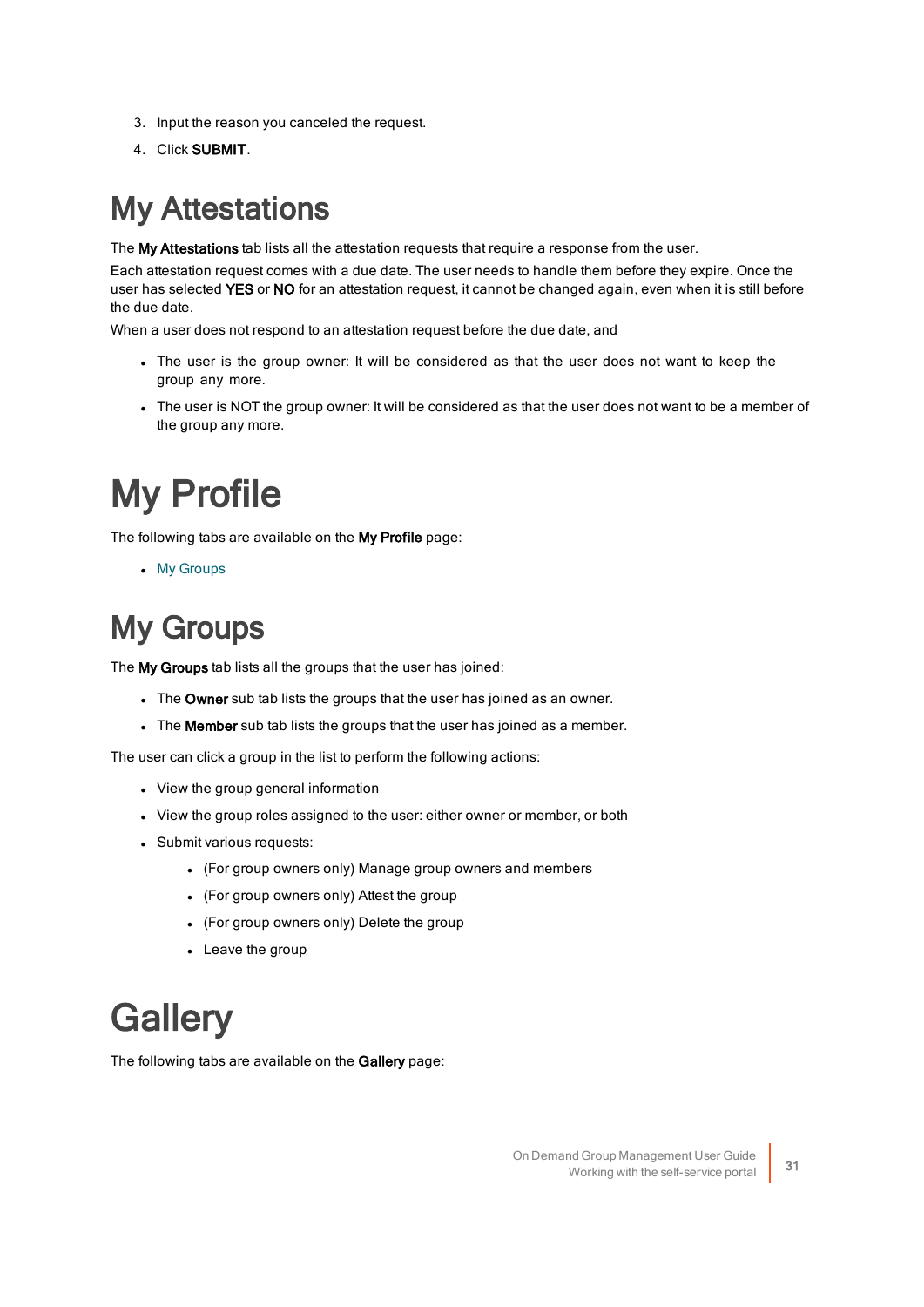<span id="page-31-0"></span>• [Groups](#page-31-0)

## **Groups**

On the Groups tab, users can see all the groups in the tenant that they own, are a member of, or are granted permission to view. The user can perform the following actions:

- View the general information, ownership, and membership of a group
- Submit various requests:
	- Join a group as an owner or member
	- $\bullet$  Add a group

## <span id="page-31-1"></span>New Request

The following tabs are available on the New Request page:

<span id="page-31-2"></span>• [Group](#page-31-2)

## **Group**

The user can submit various requests on the Group tab. This includes:

- Add group
- Join group
- Leave group
- Attest group
- Add group owners
- Remove group owners
- Add group members
- Remove group members
- Delete group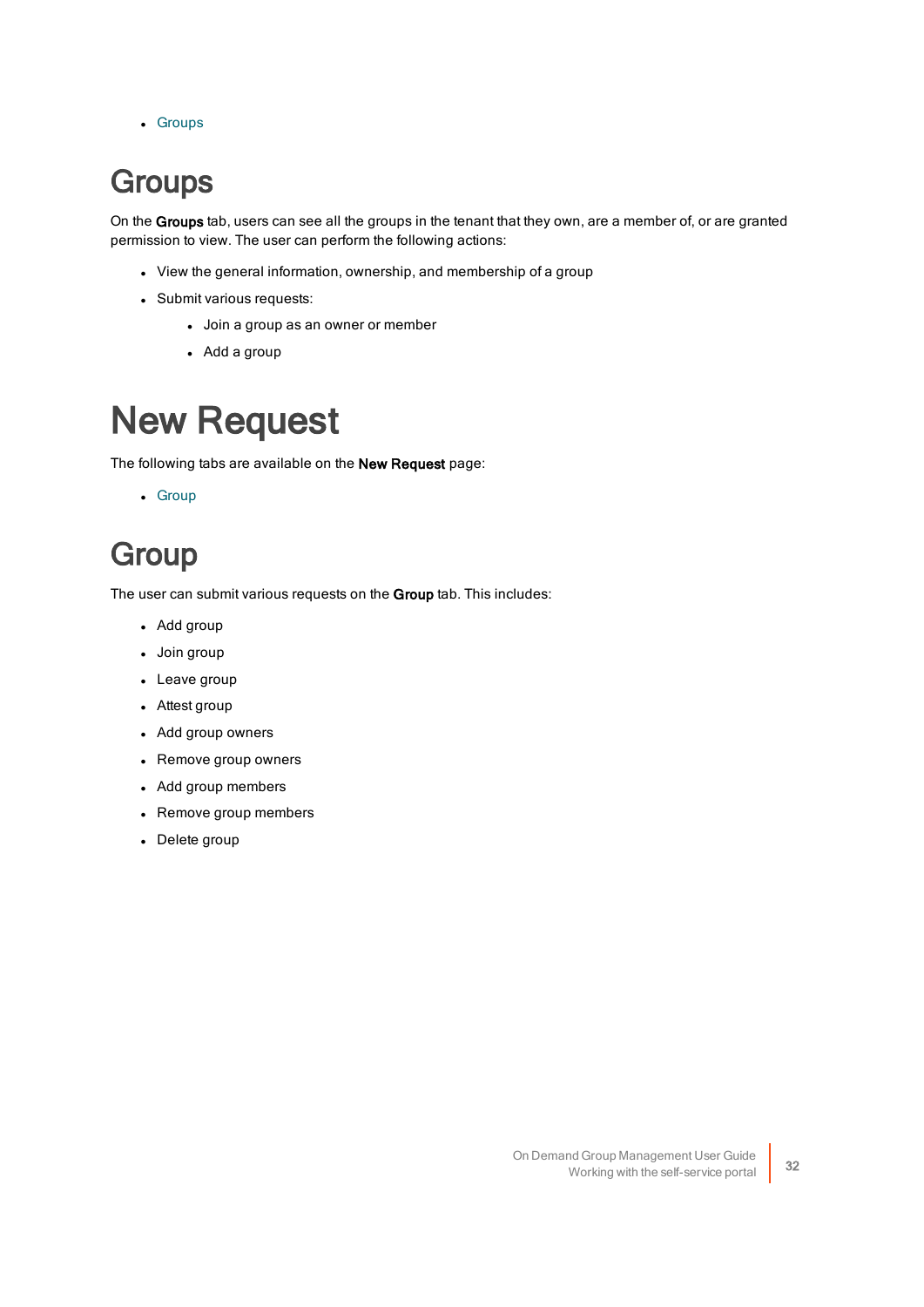# Documentation roadmap

# <span id="page-32-1"></span><span id="page-32-0"></span>Global settings

On Demand global settings refers to management tools and configuration settings that apply to all On Demand modules. This includes tenant management tasks and downloading audit logs.

# <span id="page-32-2"></span>**Modules**

Each management tool is referred to as a module. Currently, the following modules are available:

- Audit
- Group Management
- License Management
- Migration
- <span id="page-32-3"></span>• Recovery

# **Documentation**

For each module, and the global settings, there is a Release Notes document and a User Guide.

- The Release Notes contains a release history and details of new features, resolved issues, and known issues.
- User Guides contain descriptions and procedures for the management tasks you can perform with each module.

Use the links below to navigate to the content you require.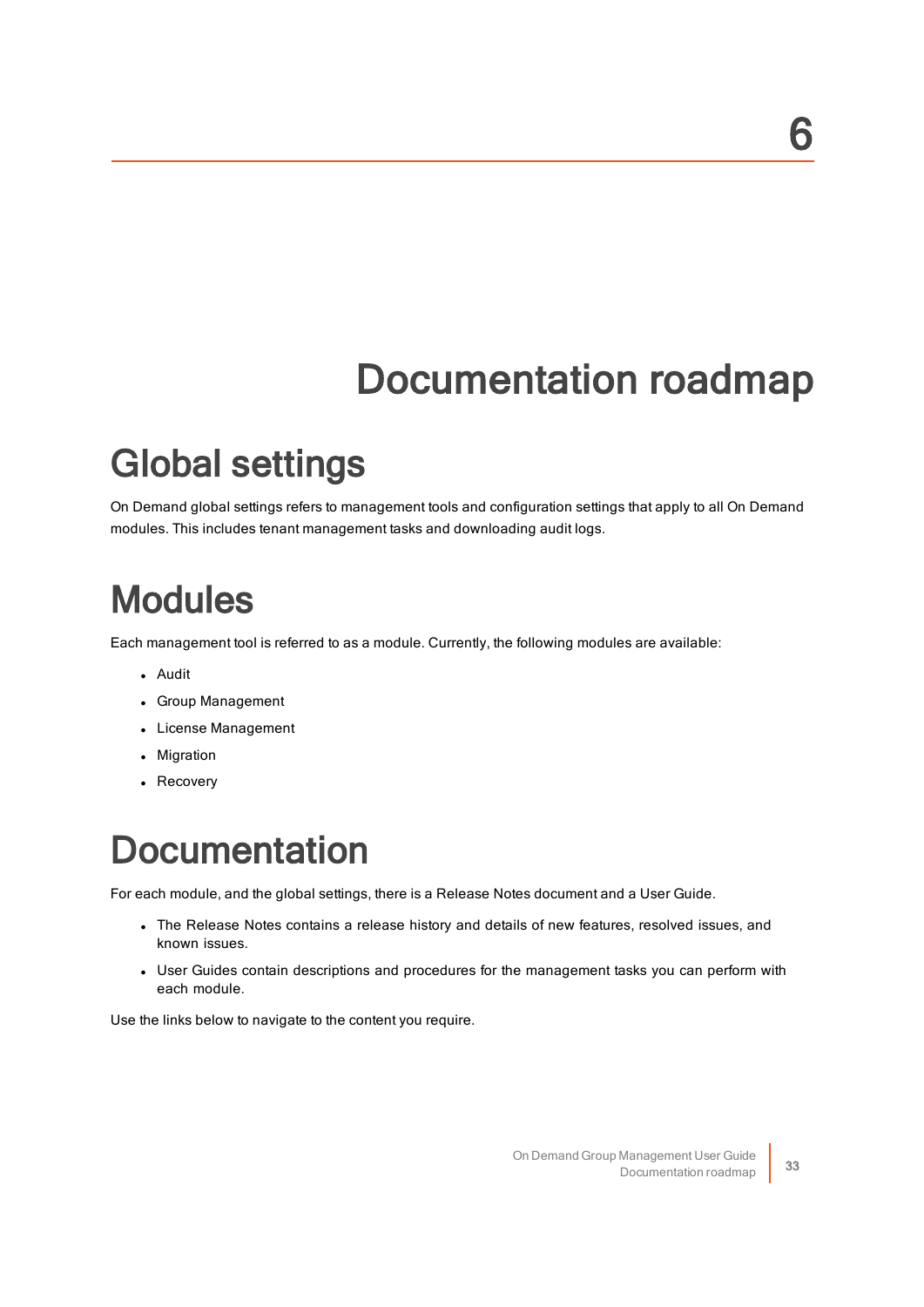## <span id="page-33-0"></span>User Guides

- Global [Settings](https://support.quest.com/technical-documents/on-demand-global-settings/current/user-guide/)
- [Audit](https://support.quest.com/technical-documents/on-demand-audit/current/user-guide)
- **.** Group [Management](http://support.quest.com/technical-documents/on-demand-group-management/current/user-guide/)
- License [Management](https://support.quest.com/technical-documents/on-demand-license-management/current/user-guide/)
- [Migration](https://support.quest.com/technical-documents/on-demand-migration/current/administrator-guide)
- [Recovery](https://support.quest.com/technical-documents/on-demand-recovery-for-azure-active-directory/current/user-guide/)

## <span id="page-33-1"></span>Release Notes

- Global [Settings](https://support.quest.com/technical-documents/on-demand-global-settings/current/release-notes/)
- [Audit](https://support.quest.com/technical-documents/on-demand-audit/current/release-notes)
- Group [Management](http://support.quest.com/technical-documents/on-demand-group-management/current/release-notes/)
- License [Management](http://support.quest.com/technical-documents/on-demand-license-management/release-notes/release-notes)
- [Migration](https://support.quest.com/technical-documents/on-demand-migration/current/release-notes)
- <span id="page-33-2"></span>• [Recovery](https://support.quest.com/technical-documents/on-demand-recovery-for-azure-active-directory/current/release-notes/)

# More resources

- For sales or other inquiries, visit <http://quest.com/company/contact-us.aspx> or call +1-949-754-8000.
- To sign up for a trial or purchase a subscription, go to <https://www.quest.com/on-demand>.
- Technical support is available to Quest customers with a valid maintenance contract and customers who have trial versions. You can access the Quest Support Portal at [https://support.quest.com.](https://support.quest.com/)
- The Quest On Demand Community provides a space for blog posts and a forum to disucss the On Demand products.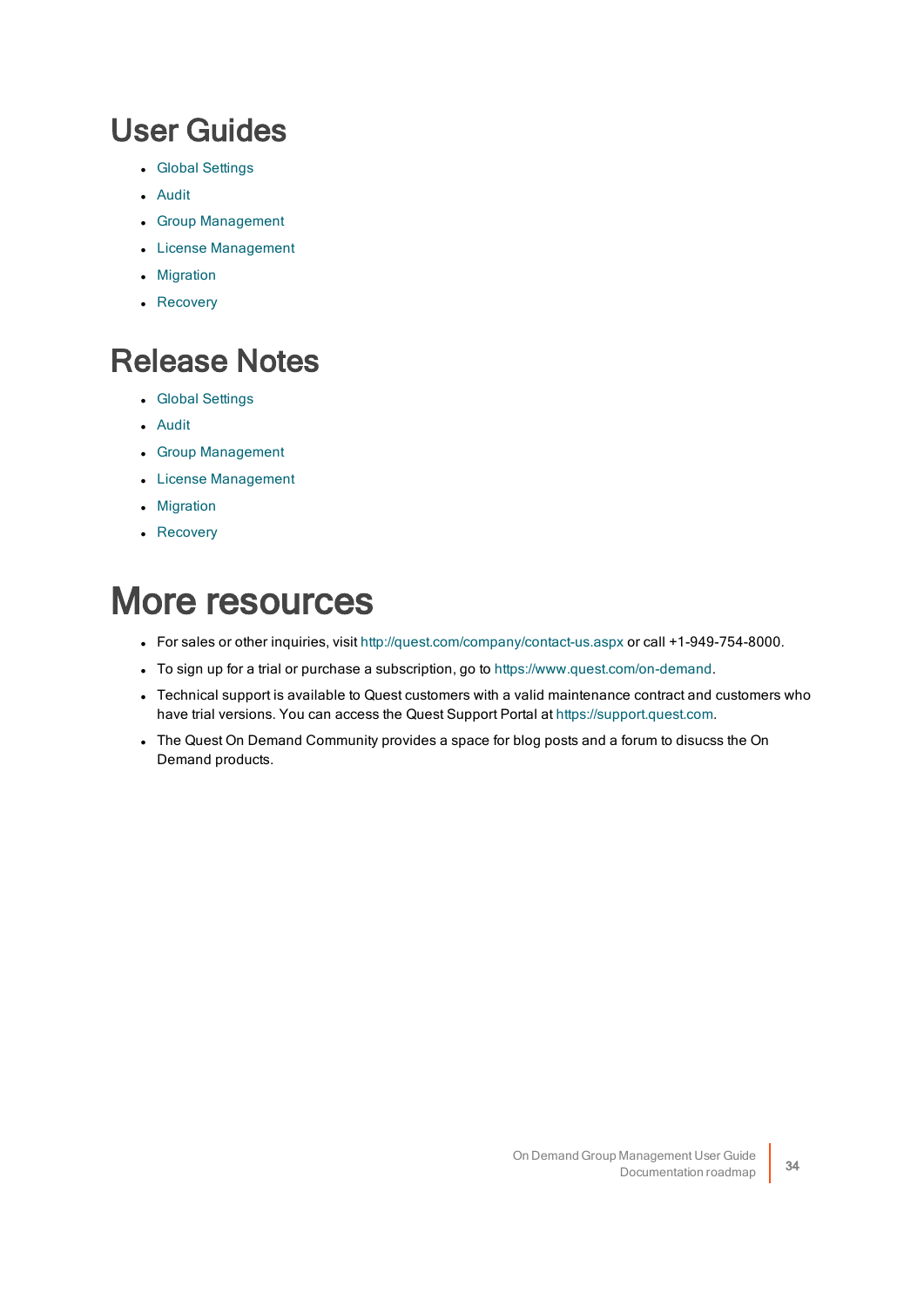# <span id="page-34-0"></span>Appendix A: Attribute mappings between Azure AD and GM

### Table 7: Attribute mappings between Azure AD and GM

| Azure AD Group                            | <b>Group Management Group</b> |
|-------------------------------------------|-------------------------------|
| displayName                               | Name                          |
| description                               | Description                   |
| The part after $@$ in email address $[1]$ | Domain                        |
| mail                                      | Mail                          |
| owners                                    | Owners                        |
| members                                   | <b>Members</b>                |

[1]: Mapping from Azure AD to Group Management only.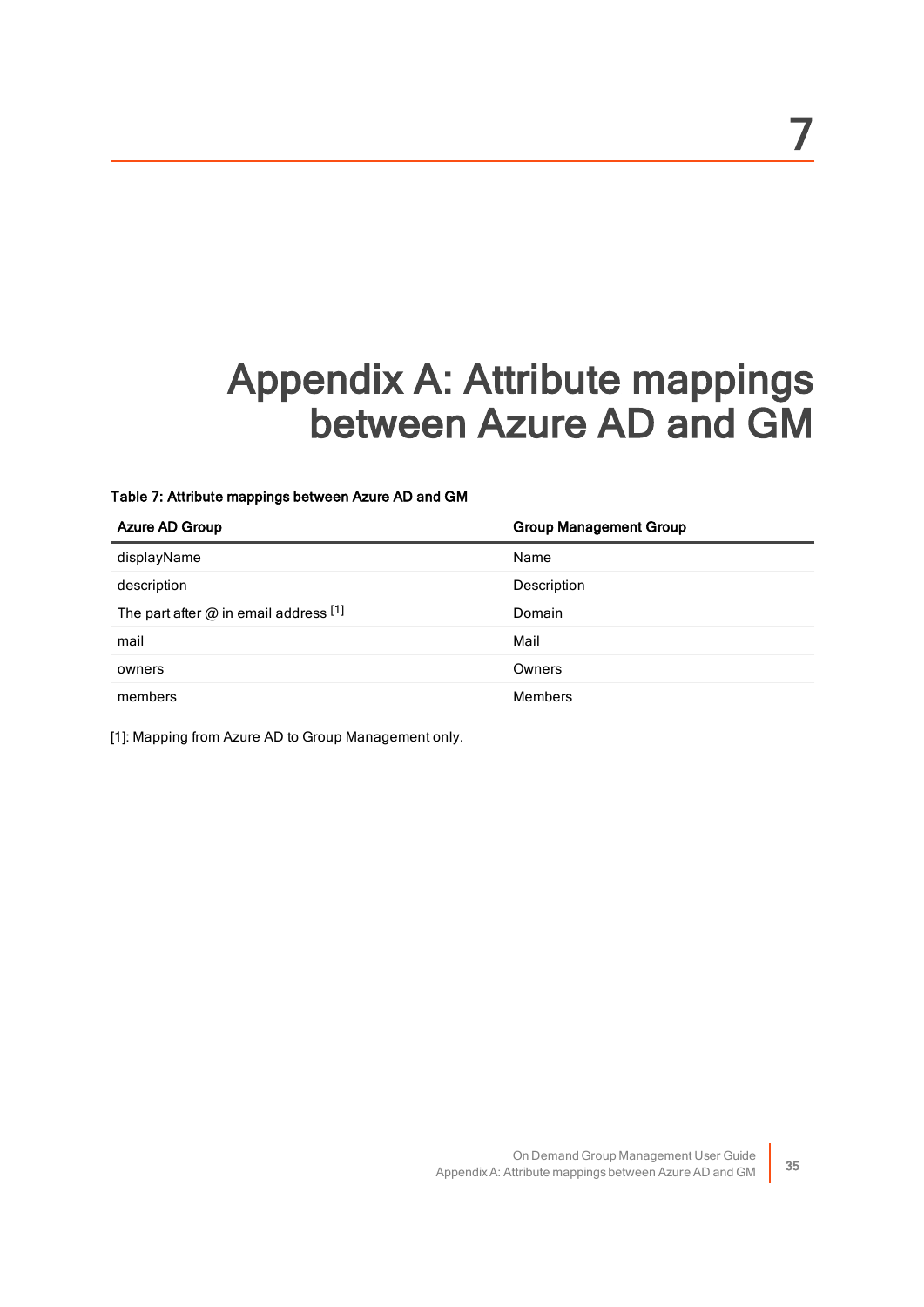# <span id="page-35-0"></span>Appendix B: Attribute mappings between on-premises AD and GM

### Table 8: Attribute mappings between on-premises AD and GM

| <b>On-Premises AD Group</b>                          | <b>Group Management User</b> |
|------------------------------------------------------|------------------------------|
| displayName [1]                                      | Name                         |
| description [1]                                      | Description                  |
| mail $[1]$                                           | Email address                |
| The domain name of the on-premises AD <sup>[1]</sup> | Domain                       |
| managedBy + msExchCoManagedByLink                    | Owner                        |
| member                                               | Member                       |

[1]: Mapping from on-premises AD to Group Management only.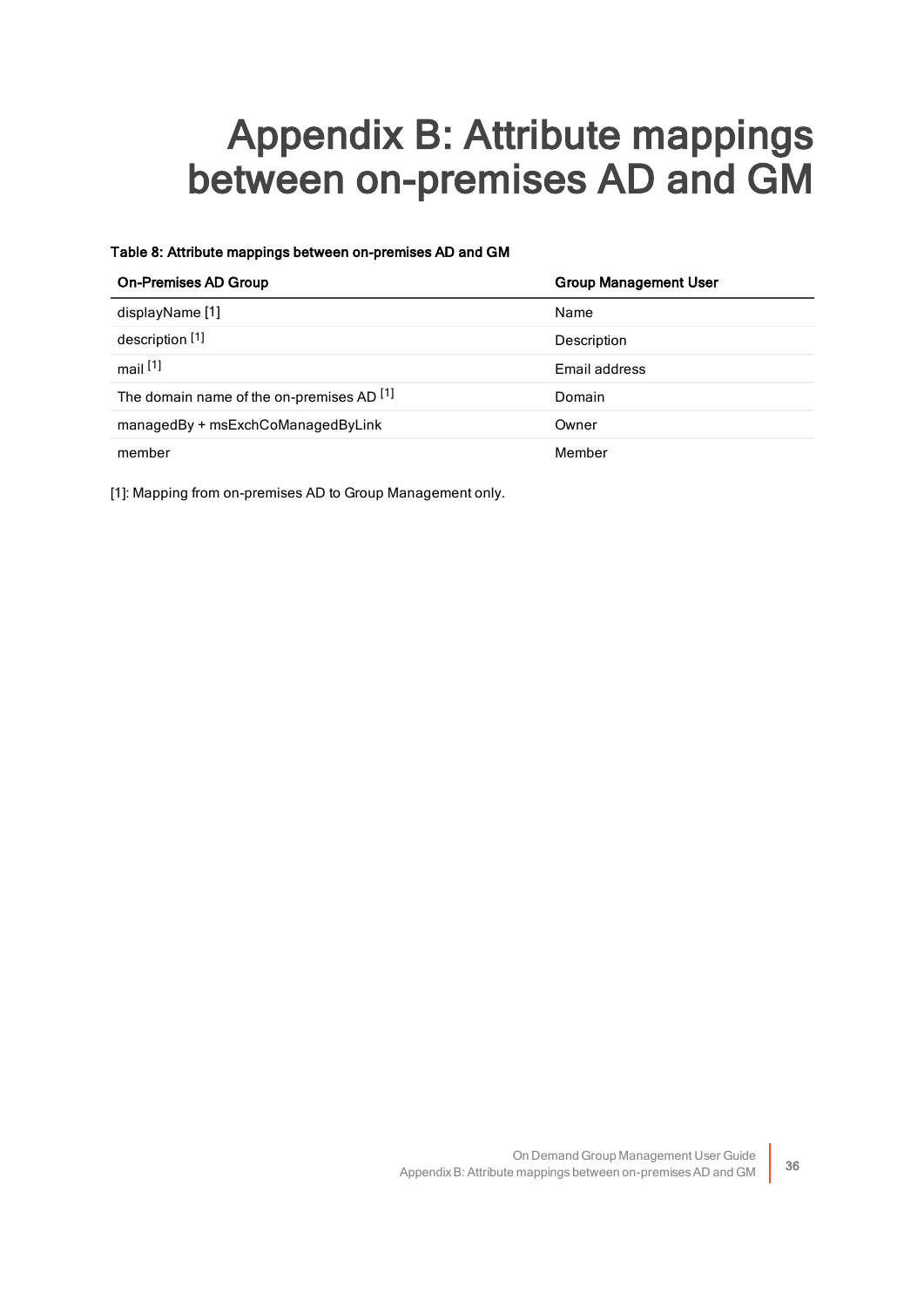# About us

<span id="page-36-0"></span>Quest provides software solutions for the rapidly-changing world of enterprise IT. We help simplify the challenges caused by data explosion, cloud expansion, hybrid datacenters, security threats, and regulatory requirements. We are a global provider to 130,000 companies across 100 countries, including 95% of the Fortune 500 and 90% of the Global 1000. Since 1987, we have built a portfolio of solutions that now includes database management, data protection, identity and access management, Microsoft platform management, and unified endpoint management. With Quest, organizations spend less time on IT administration and more time on business innovation. For more information, visit [www.quest.com](https://www.quest.com/company/contact-us.aspx).

# <span id="page-36-1"></span>Technical support resources

Technical support is available to Quest customers with a valid maintenance contract and customers who have trial versions. You can access the Quest Support Portal at [https://support.quest.com](https://support.quest.com/).

The Support Portal provides self-help tools you can use to solve problems quickly and independently, 24 hours a day, 365 days a year. The Support Portal enables you to:

- Submit and manage a Service Request
- View Knowledge Base articles
- Sign up for product notifications
- Download software and technical documentation
- View how-to-videos
- Engage in community discussions
- Chat with support engineers online
- View services to assist you with your product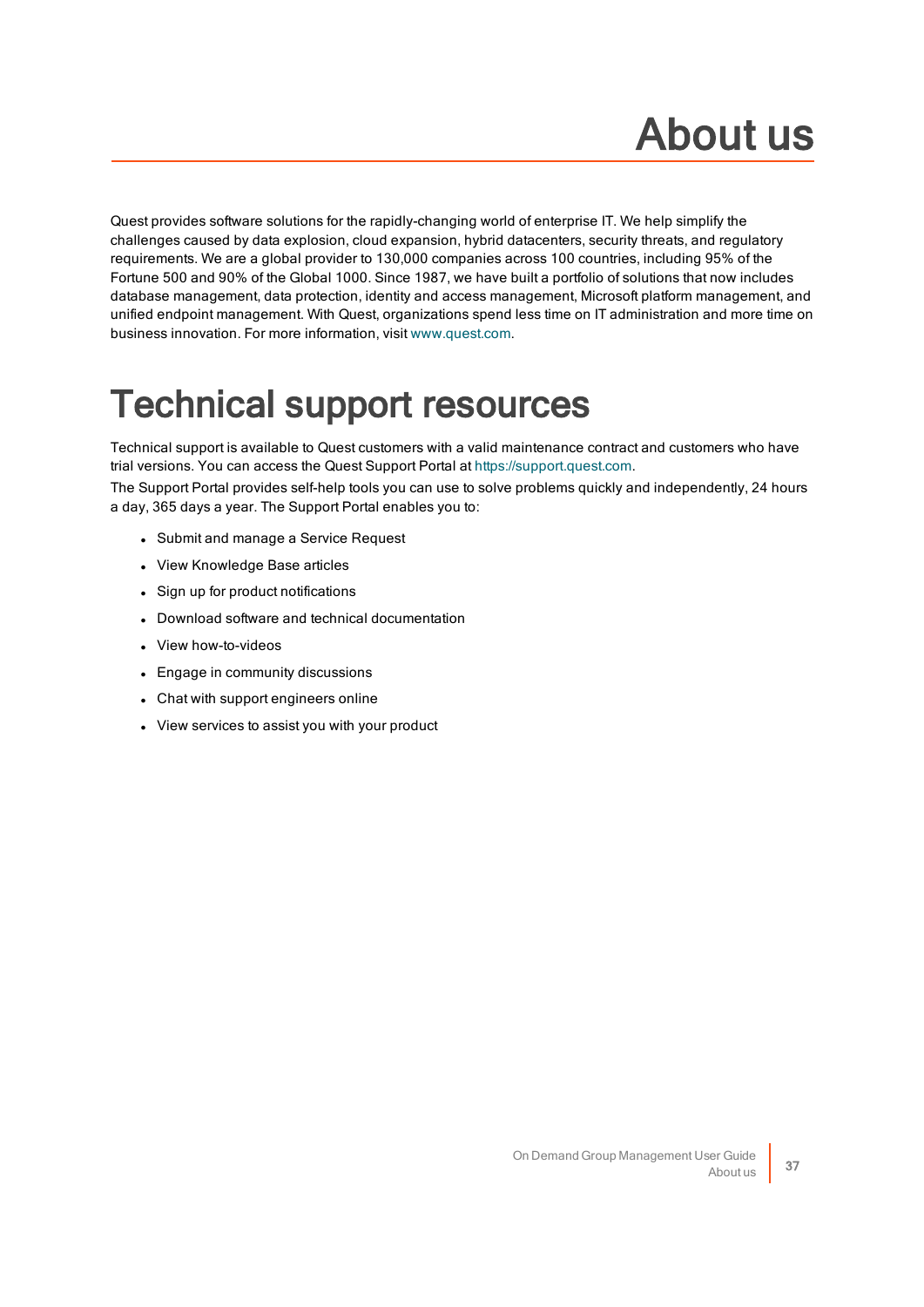# **Glossary**

### <span id="page-37-0"></span>A

### Active Directory

Microsoft Azure Active Directory (AD) is a multi-tenant, cloud based, directory and identity management service. For more information, see https://docs.microsoft.com/en-us/azure/activedirectory/active-directory-whatis

### Admin consent

The process of approving the use of an application for the whole Microsoft Azure AD organization by the Microsoft Global administrator is referred to as admin consent. The Microsoft Global administrator must provide admin consent when adding a tenant to On Demand. When a tenant is first added, On Demand requests base admin consent permissions. Some modules can function using the base permission set while other require a higher level of admin consent permissions.

### Administrator: Microsoft Azure AD Global Administrator

The Microsoft Azure AD Global administrator is the top level administrator role and has access to all features. The person who signs up for Azure becomes the Global Administrator.

#### Administrator: Module Administrator

Module administrators have permission to perform tasks in a specific module. You can add multiple module administrators to your On Demand organization.

### Administrator: Office 365 Global Administrator

The Office 365 Global administrator has access to all Office 365 administrative features, including Skype for Business Online and Exchange Online

#### Administrator: On Demand Organization Administrator

The On Demand organization administrator role is the top level administrator role and has access to all features. By default, the user that completes the On Demand Sign Up process is assigned to the On Demand organization administrator role for the organization.

### M

### Microsoft Azure

A cloud computing service created by Microsoft. It is used by developers and IT professionals for building, deploying, and managing applications and services through a global network of Microsoftmanaged data centers. Quest On Demand is hosted in Microsoft Azure.